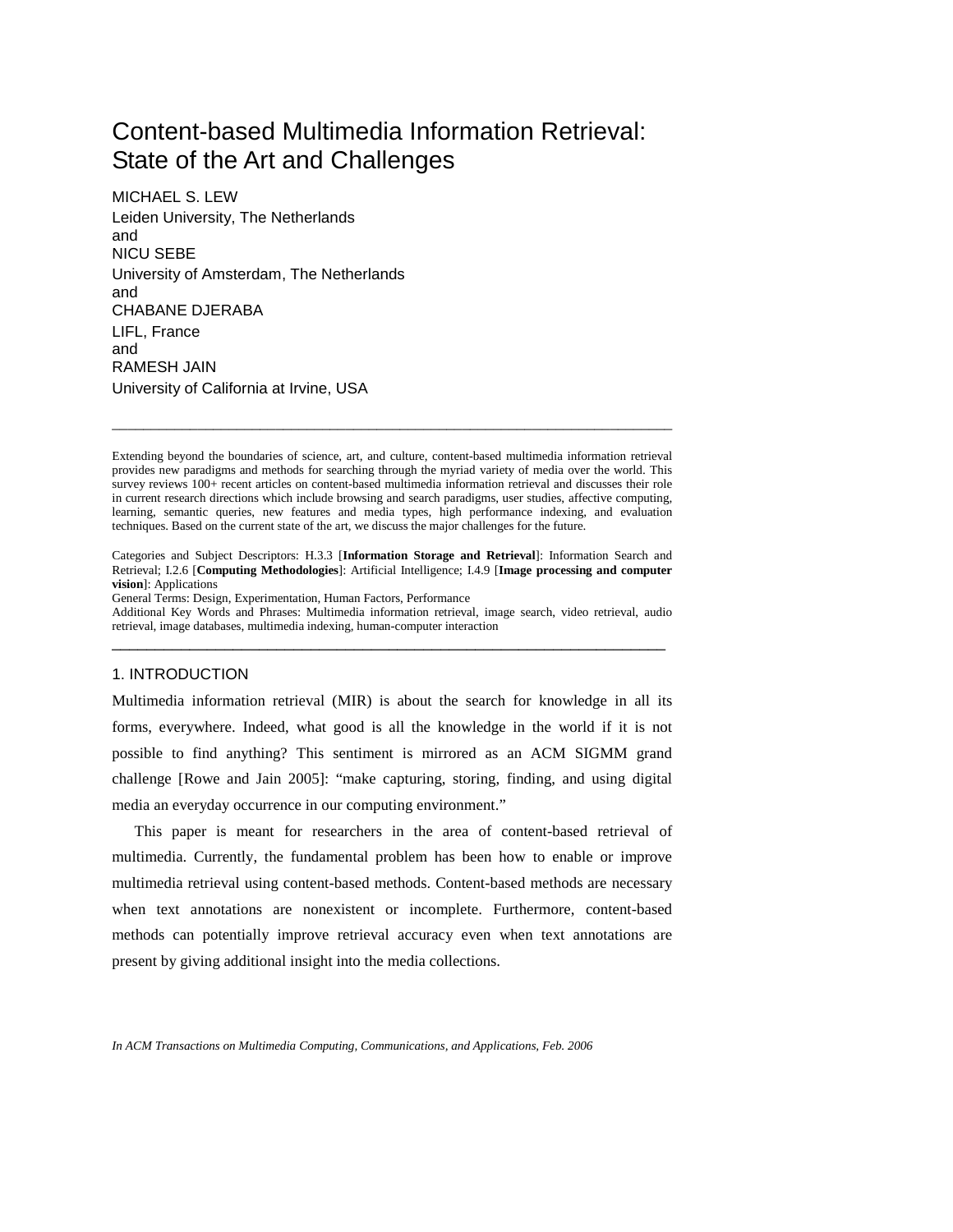Our search for digital knowledge began several decades ago when the idea of digitizing media was commonplace, but when books were still the primary medium for storing knowledge. Before the field of multimedia information retrieval coalesced into a scientific community, there were many contributory advances from a wide set of established scientific fields. From a theoretical perspective, areas such as artificial intelligence, optimization theory, computational vision, and pattern recognition contributed significantly to the underlying mathematical foundation of MIR. Psychology and related areas such as aesthetics and ergonomics provided basic foundations for the interaction with the user. Furthermore, applications of pictorial search into a database of imagery already existed in niche forms such as face recognition, robotic guidance, and character recognition.

The earliest years of MIR were frequently based on computer vision (three excellent books: [Ballard and Brown 1982]; [Levine 1985]; [Haralick and Shapiro 1993]) algorithms focused on feature based similarity search over images, video, and audio. Influential and popular examples of these systems would be QBIC [Flickner, et al. 1995] and Virage [Bach, et al. 1996] circa mid 90s. Within a few years the basic concept of the similarity search was transferred to several Internet image search engines including Webseek [Smith and Chang 1997] and Webseer [Frankel, et al. 1996]. Significant effort was also placed into direct integration of the feature based similarity search into enterprise level databases such as Informix datablades, IBM DB2 Extenders, or Oracle Cartridges [Bliujute, et al. 1999; Egas, et al. 1999] towards making MIR more accessible to private industry.

In the area of video retrieval, the main focus in the mid 90s was toward robust shot boundary detection of which the most common approaches involved thresholding the distance between color histograms corresponding to two consecutive frames in a video [Flickner, et al. 1995]. Hanjalic, et al. [1997] proposed a method which overcame the problem of subjective user thresholds. Their approach was not dependent on any manual parameters. It gave a set of keyframes based on an objective model for the video information flow. Haas, et al. [1997] described a method to use the motion within the video to determine the shot boundary locations. Their method outperformed the histogram approaches of the period and also performed semantic classification of the video shots into categories such as zoom-in, zoom-out, pan, etc. A more recent practitioner's guide to video transition detection is given by Lienhart [2001].

Starting near the turn of the 21st century, researchers noticed that the feature based similarity search algorithms were not as intuitive nor user-friendly as they had expected.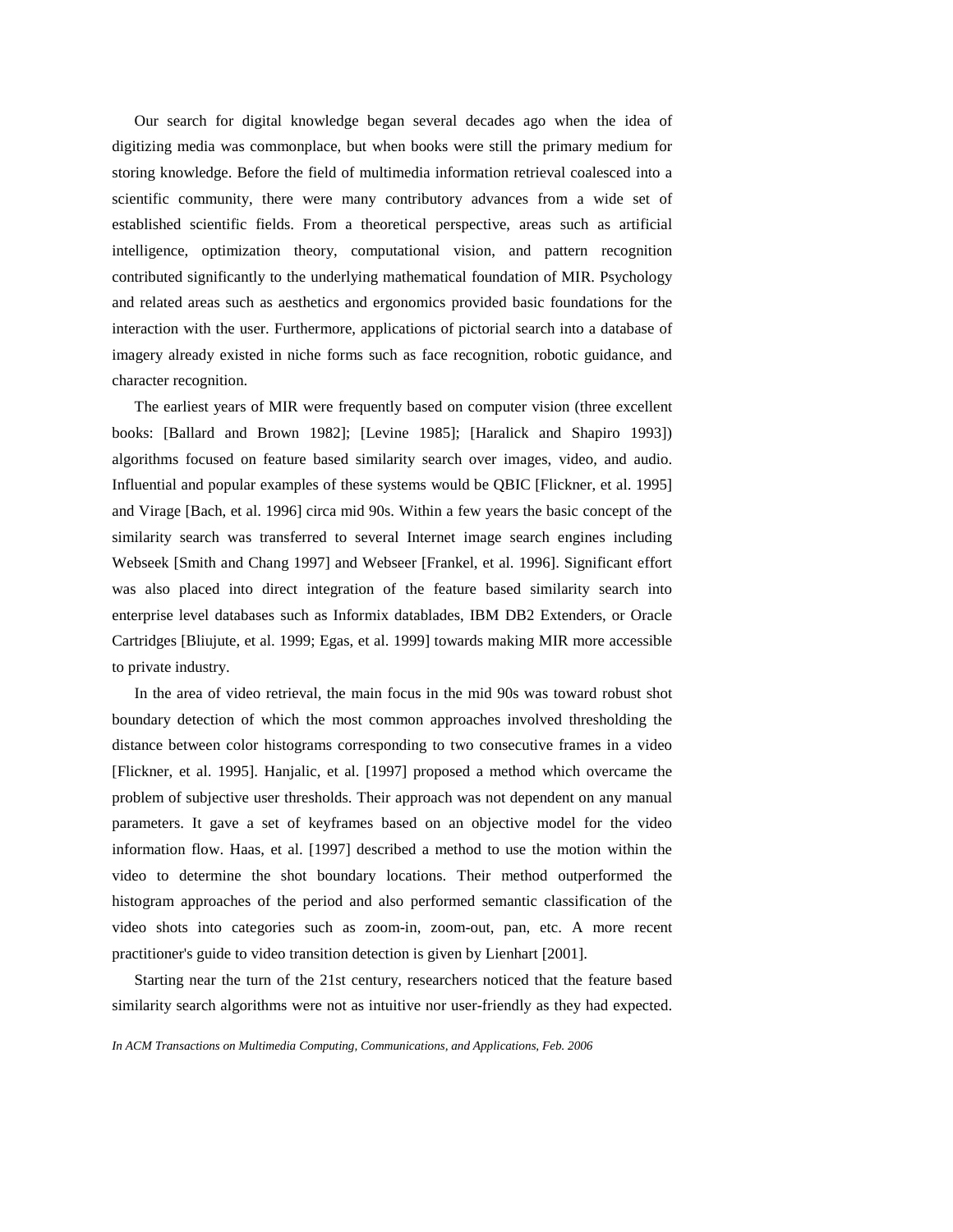One could say that systems built by research scientists were essentially systems which could only be used effectively by scientists. The new direction was toward designing systems which would be user friendly and could bring the vast multimedia knowledge from libraries, databases, and collections to the world. To do this it was noted that the next evolution of systems would need to understand the semantics of a query, not simply the low level underlying computational features. This general problem was called "bridging the semantic gap". From a pattern recognition perspective, this roughly meant translating the easily computable low level content-based media features to high level concepts or terms which would be intuitive to the user. Examples of bridging the semantic gap for the single concept of human faces were demonstrated by Rowley, et al. [1996] and Lew and Huijsmans [1996]. Perhaps the earliest pictorial content-based retrieval system which addressed the semantic gap problem in the query interface, indexing, and results was the ImageScape search engine [Lew 2000]. In this system, the user could make direct queries for multiple visual objects such as sky, trees, water, etc. using spatially positioned icons in a WWW index containing 10+ million images and videos using keyframes. The system used information theory to determine the best features for minimizing uncertainty in the classification.

At this point it is important to note that the feature based similarity search engines were useful in a variety of contexts [Smeulders, et al. 2000] such as searching trademark databases [Eakins, et al. 2003], finding video shots with similar visual content and motion or for DJs searching for music with similar rhythms [Foote 1999], and automatic detection of pornographic content [Forsyth and Fleck 1999; Bosson, et al. 2002]. Intuitively, the most pertinent applications are those where the basic features such as color and texture in images and video; or dominant rhythm, melody, or frequency spectrum in audio [Foote 1999] are highly correlated to the search goals of the particular application.

#### 2. RECENT WORK

In this section we discuss representative work [Dimitrova 2003; Lew 2001; Sebe, et al. 2003 (CIVR)] done in content-based multimedia retrieval in the recent years. Sections 3 and 4 discuss and directly address important challenges for the future. The two fundamental necessities for a multimedia information retrieval system are (1) Searching for a particular media item; and (2) Browsing and summarizing a media collection. In searching for a particular media item, the current systems have significant limitations such as an inability to understand a wide user vocabulary, understand the user's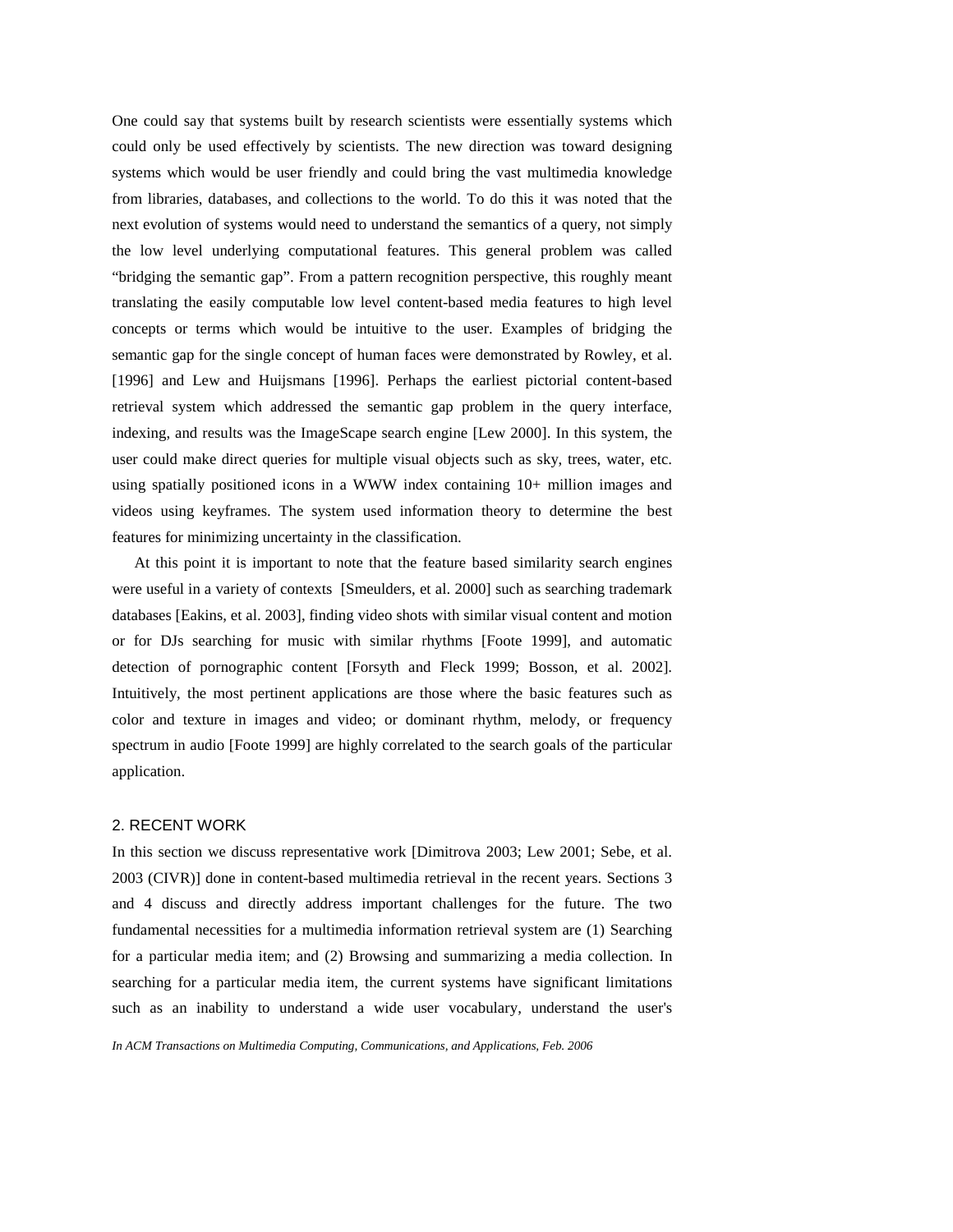satisfaction level, nor do there exist credible representative real world test sets for evaluation nor even benchmarking measures which are clearly correlated with user satisfaction. In general current systems have not yet had significant impact on society due to an inability to bridge the semantic gap between computers and humans.

The prevalent research topics which have potential for improving multimedia retrieval by bridging the semantic gap are human-centered computing, new features, new media, browsing and summarization, and evaluation/benchmarking. In human-centered computing, the main idea is to satisfy the user and allow the user to make queries in their own terminology. User studies give us insight directly into the interactions between human and computer. Experiential computing also focusses on methods for allowing the user to explore and gain insights in media collections. On a fundamental level, the notion of user satisfaction is inherently emotional. Affective computing is fascinating because it focusses on understanding the user's emotional state and intelligently reacting to it. It can also be beneficial toward measuring user satisfaction in the retrieval process.

Learning algorithms are interesting because they potentially allow the computer to understand the media collection on a semantic level. Furthermore, learning algorithms may be able to adapt and compensate for the noise and clutter in real world contexts. New features are pertinent in that they can potentially improve the detection and recognition process or be correlated with human perception. New media types address the changing nature of the media in the collections or databases. Some of the recent new media include 3D models (i.e. for virtual reality or games)) and biological imaging data (i.e. towards understanding the machinery of life). As scientists, we need to objectively evaluate and benchmark the performance of the systems and take into account factors such as user satisfaction with results. Currently, there are no large international test sets for the wide problems such as searching personal media collections, so significant effort has been addressed toward developing paradigms which are effective for evaluation. Furthermore, as collections grow from gigabyte to terabyte to petabyte sizes, high performance algorithms will be necessary toward responding to a query in an acceptable time period.

Currently, the most commonly used test sets include collections involving personal photos, web images and videos, cultural heritage images, news video, and the Corel stock photography collection, which is also the most frequently mentioned collection. We are not asserting that the Corel collection is a good test set. We suspect it is popular simply because it is widely available and related loosely to real world usage. Furthermore, we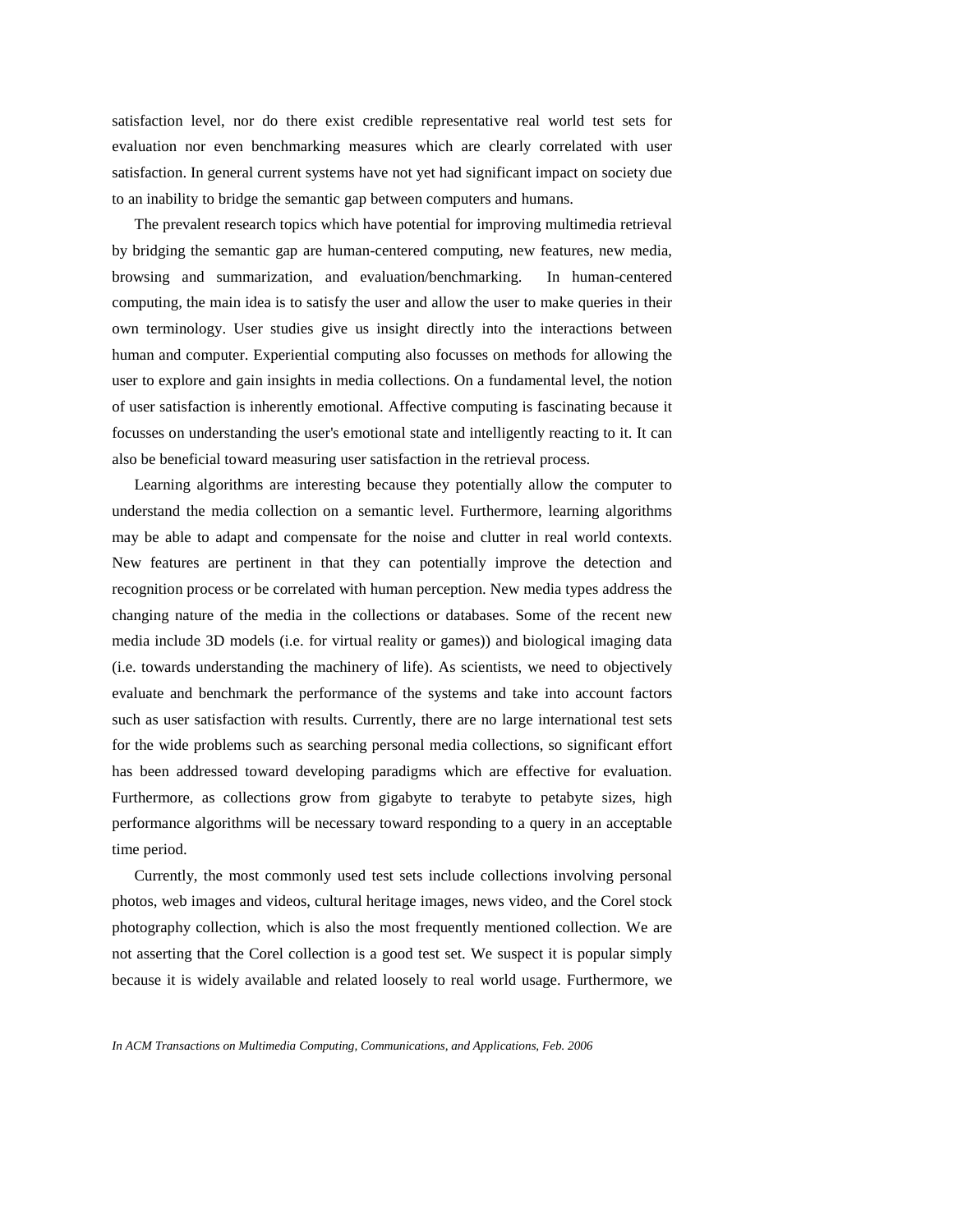think that it is only representative and suitable if the main goal of the particular retrieval system is to find professional stock photography.

For the most recent research, there currently are several conferences dedicated to the field of MIR such as the ACM SIGMM Workshop on Multimedia Information Retrieval (http://www.liacs.nl/~mir) and the International Conference on Image and Video Retrieval (http://www.civr.org). For a searchable MIR library, we suggest the community driven digital library at the Association for Multimedia Search and Retrieval (http://www.amsr.org). Additionally, the general multimedia conferences such as ACM Multimedia (http://www.sigmm.org) and the IEEE International Conference on Multimedia and Expo (ICME) typically have MIR related tracks.

#### 2.1 Human-centered

By human-centered we mean systems which consider the behavior and needs of the human user [Jaimes and Sebe, 2006]. As noted earlier, the foundational areas of MIR were often in computing-centric fields. However, since the primary goal is to provide effective browsing and search tools for the user, it is clear that the design of the systems should be human-centric. There have been several major recent initiatives in this direction such as user understanding, experiential computing, and affective computing.

One of the most fascinating studies was done on whether organization by similarity assists image browsing [Rodden 2001]. The users were asked to illustrate a set of destination guide articles for a travel website. The similarity by visual content view was compared with a text caption similarity view. In 40 of the 54 searches, users chose to use the text caption view with comments such as "it gave me a breakdown of the subject." In many cases the users began with the text caption view to ensure sufficient diversity. Also, it was noted by the users that they would want both possibilities simultaneously. In another experiment, the visual similarity view was compared with a random set. Most users were slightly more satisfied with the visual similarity view, but there was one user who preferred the random images view. Specifically, the visual similarity view was preferred in 66% of the searches.

A nice description of user requirements for photoware is discussed in [Frohlich 2002] and Lim, et al. [2003]. The importance of time in user interfaces is discussed in Graham, et al. [2002]. By understanding user types [Enser and Sandom 2003; Rubin 2004, Enser, et al. 2005], it is clear that the current work has not addressed the full plurality of image and user types and that a broad evaluation is important. In specific cases there has been niche work such as the use of general purpose documentary images by generalist and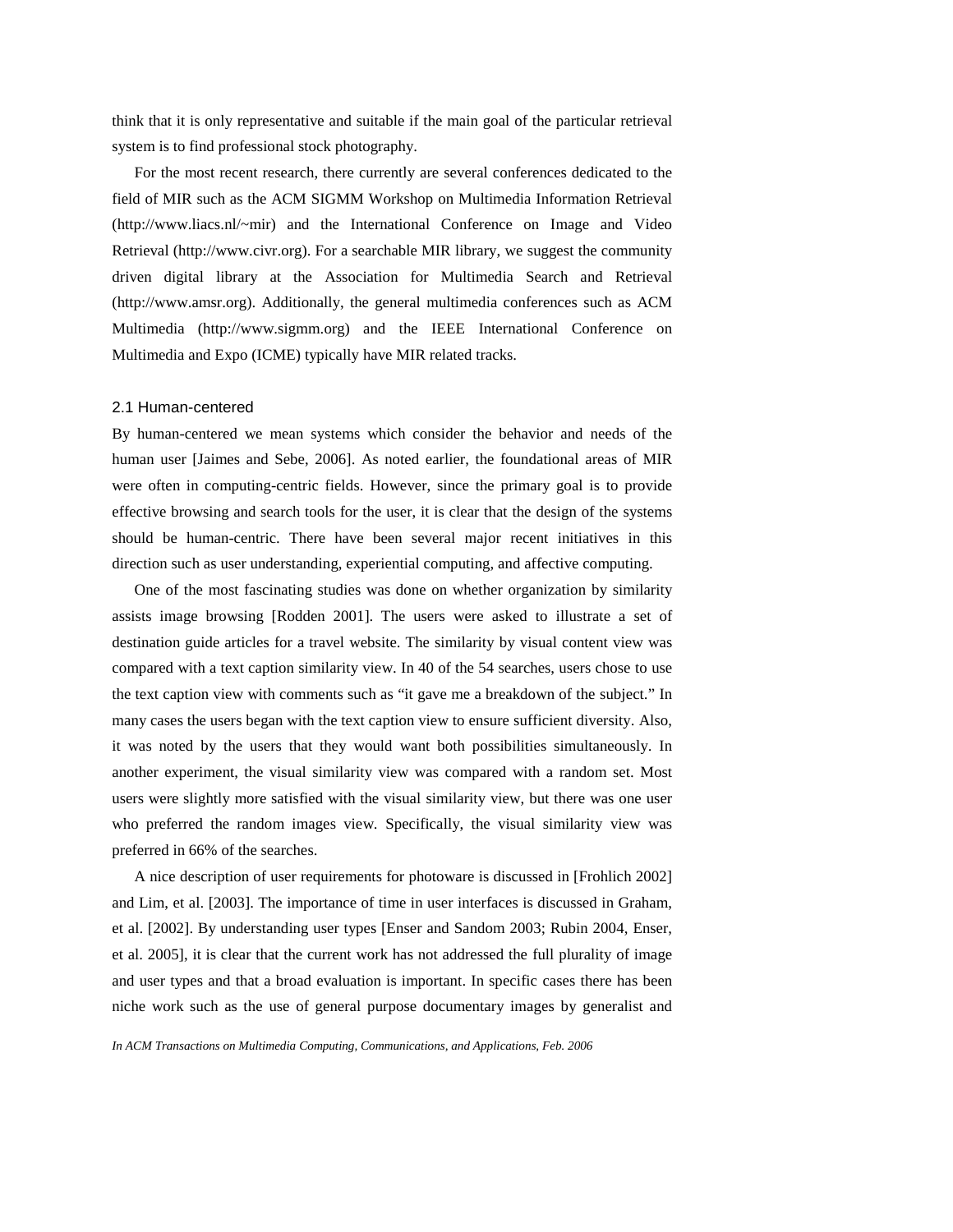specialist users [Markkula and Sormunen 2000] and the use of creative images by specialist users [Hastings 1999]. Other interesting studies have been done on the process of managing personal photograph collections [Rodden and Wood 2003]. Worring and Gevers [2001] describe a concise analysis of methodologies for interactive retrieval of color images which includes guidelines for selecting methods based on the domain and the type of search goal. Also, Worring, et al. [2004] gave useful insights into how users apply the steps of indexing, filtering, browsing, and ranking in video retrieval. Usage mining in large multimedia databases is another emerging problem. The objective is to extract the hidden information in user behaviors on large multimedia databases. A framework for video usage mining has been presented in Mongy, et al. [2005].

The idea behind experiential computing [Jain 2003; Jain, et al. 2003] is that decision makers routinely need insights that come purely from their own experience and experimentation with media and applications. These insights come from multiple perspectives and exploration [Gong, et al. 2004]. Instead of analyzing an experience, experiential environments provide support for naturally understanding events. In the context of MIR, experiential environments provide interfaces for creatively exploring sets of data, giving multiple perspectives and allowing the user to follow his insights.

Affective computing [Picard 2000; Berthouze and Kato 1998; Hanjalic and Xu 2005] seeks to provide better interaction with the user by understanding the user's emotional state and responding in a way which influences or takes into account the user's emotions. For example, Sebe, et al. [2002] recognize emotions automatically using a Cauchy classifier on an interactive 3D wireframe model of the face. Wang, et al. [2004] examine the problem of grouping images into emotional categories. They introduce a novel feature based on line direction-length which works effectively on a set of art paintings. Salway and Graham [2003] develop a method for extracting character emotions from film which is based on a model that links character emotions to the events in their environment.

#### 2.2 Learning and Semantics

The potential for learning in multimedia retrieval is quite compelling toward bridging the semantic gap and the recent research literature has seen significant interest in applying classification and learning [Therrien 1989; Winston 1992; Haralick and Shapiro 1993] algorithms to MIR. The Karhunen-Loeve (KL) transform or principal components method [Therrien 1989] has the property of representational optimality for a linear description of the media. It is important to distinguish between representational optimality versus classification optimality. The ability to optimally represent a class does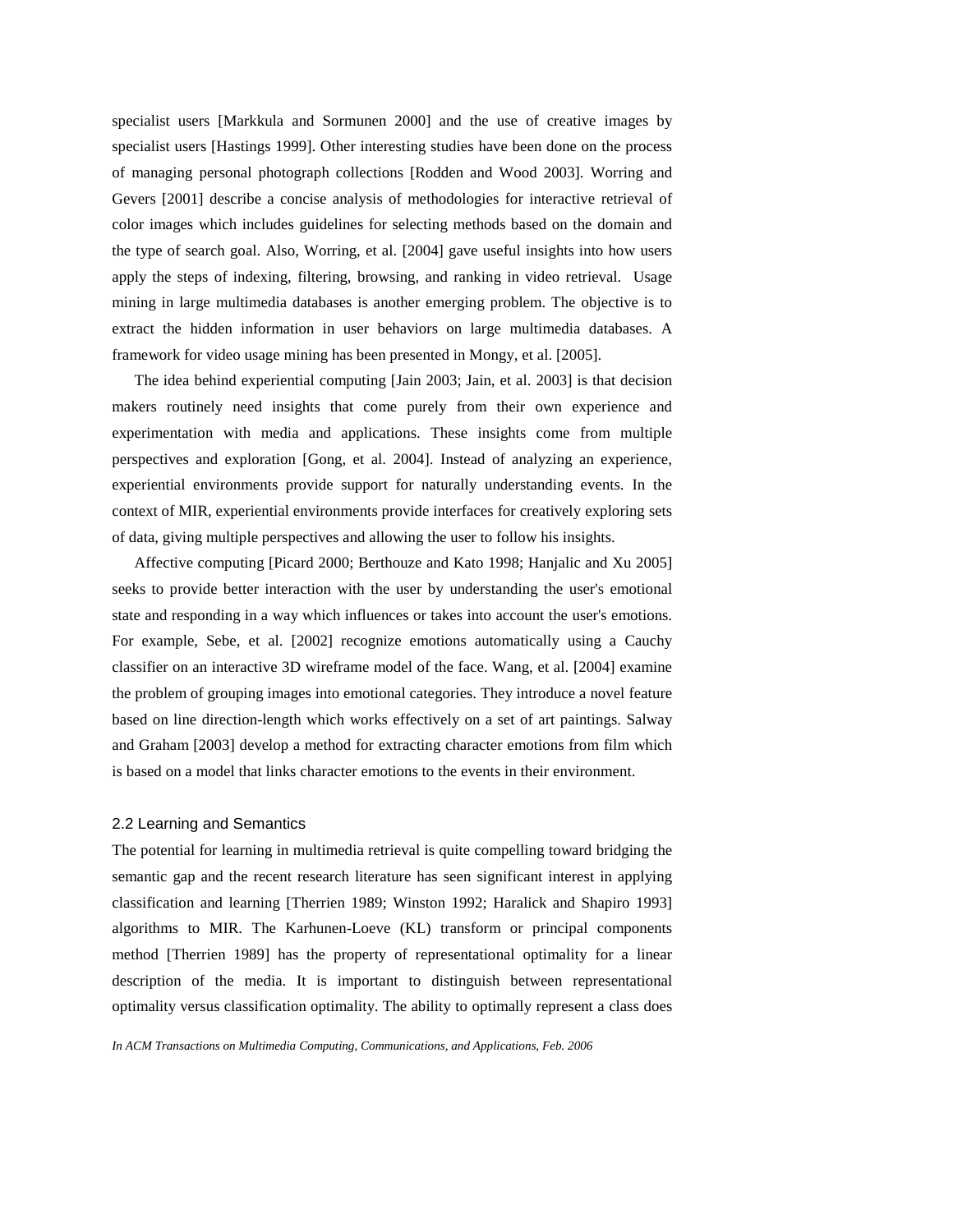not necessarily lead to optimally classifying an instance of the class. An example of an improvement on the principal component approach was proposed by Capelli, et al. [2001] where they suggest a multispace KL for classification purposes. The multispace KL directly addresses the problem of when a class is represented by multiple clusters in feature space and can be used in most cases where the normal KL would be appropriate. Zhou and Huang [2001] compared discriminating transforms and SVM for image retrieval. They found that the biased discriminating transform (BDT) outperformed the SVM. Lew and Denteneer [2001] found that the optimal linear keys in the sense of minimizing the distance between two relevant images could be found directly from Fisher's Linear Discriminant. Liu, et al. [2003] find optimal linear subspaces by formulating the retrieval problem as optimization on a Grassman manifold. Balakrishnan, et al. [2005] propose a new representation based on biological vision which uses complementary subspaces. They compare their new representation with principal component analysis, the discrete cosine transform and the independent component transform.

Another approach toward learning semantics is to determine the associations behind features and the semantic descriptions. Djeraba [2002 and 2003] examines the problem of data mining and discovering hidden associations during image indexing and consider a visual dictionary which groups together similar colors and textures. A learning approach is explored by Krishnapuram, et al. [2004] in which they introduce a fuzzy graph matching algorithm. Greenspan, et al. [2004] performs clustering on space-time regions in feature space toward creating a piece-wise GMM framework which allows for the detection of video events.

## *2.2.1 Concept Detection in Complex Backgrounds*

One of the most important challenges and perhaps the most difficult problem in semantic understanding of media is visual concept detection in the *presence of complex backgrounds*. Many researchers have looked at classifying whole images, but the granularity is often too coarse to be useful in real world applications. Its typically necessary to find the human in the picture, not simply global features. Another limiting case is where researchers have examined the problem of detecting visual concepts in laboratory conditions where the background is simple and therefore can be easily segmented. Thus, the challenge is to detect all of the semantic content within an image such as faces, trees, animals, etc. with emphasis on the presence of complex backgrounds.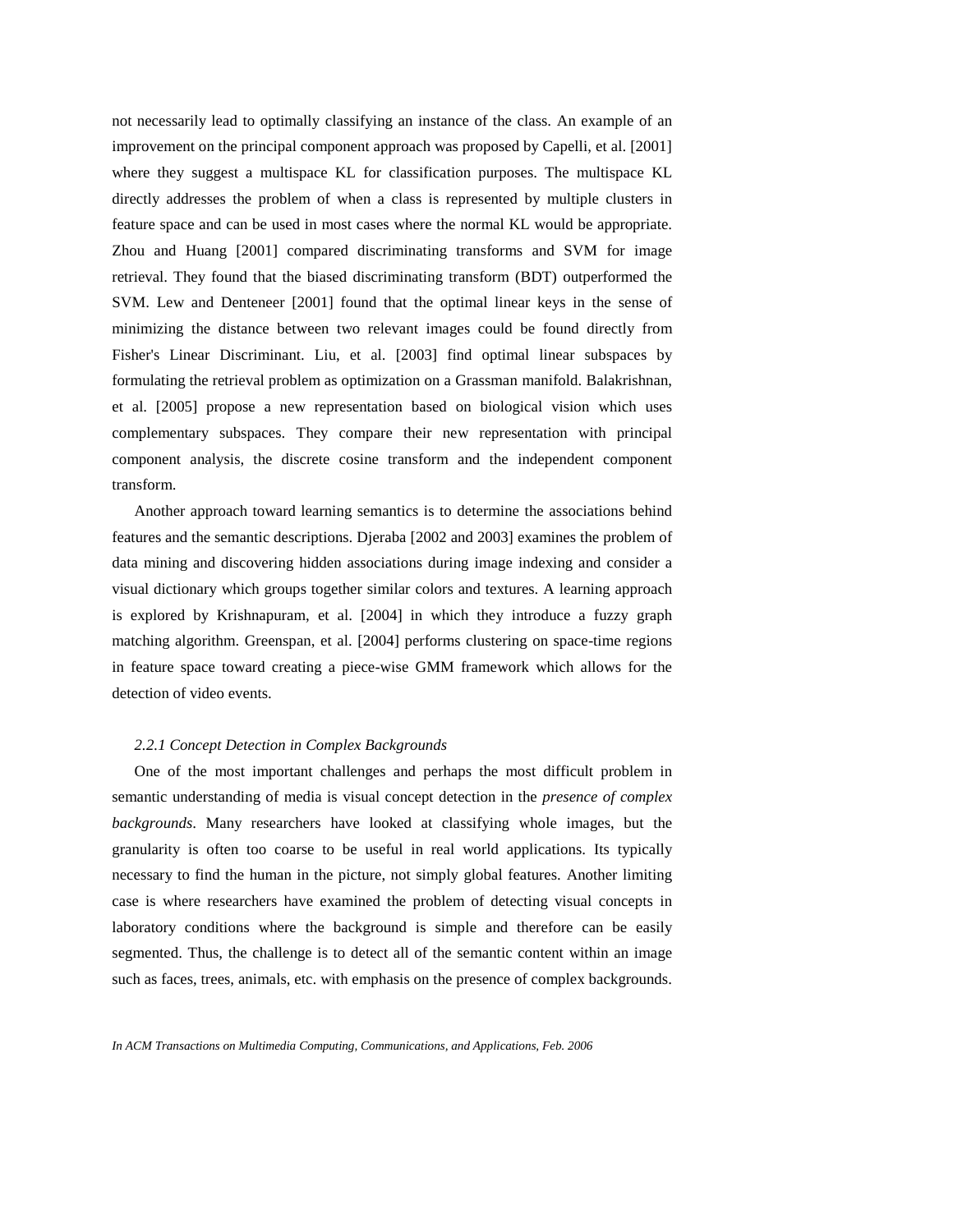In the mid 90s, there was a great deal of success in the special case of detecting the locations of human faces in grayscale images with complex backgrounds. Lew and Huijsmans [1996] used Shannon's information theory to minimize the uncertainty in the face detection process. Rowley, et al. [1996] applied several neural networks toward detecting faces. Both methods had the limitation of searching for whole faces which prompted later component based model approaches which combined separate detectors for the eyes and nose regions. For the case of near frontal face views in high quality photographs, the early systems generally performed near 95% accuracy with minimal false positives. Non-frontal views and low quality or older images from cultural heritage collections are still considered to be very difficult. An early example of designing a simple detector for city pictures was demonstrated by Vailaya, et al. [1998]. They used a nearest neighbor classifier in conjunction with edge histograms. In more recent work, Schneiderman and Kanade [2004] proposed a system for component based face detection using the statistics of parts. Chua, et al. [2002] used the gradient energy directly from the video representation to detect faces based on the high contrast areas such as the eyes, nose, and mouth. They also compared a rules based classifier with a neural network and found that the neural network gave superior accuracy. For a good overview, Yang, et al. [2002] did a comprehensive survey on the area of face detection.

Detecting a wider set of concepts other than human faces turned out to be fairly difficult. In the context of image search over the Internet, Lew [2000] showed a system for detecting sky, trees, mountains, grass, and faces in images with complex backgrounds. Fan, et al. [2004] used multi-level annotation of natural scenes using dominant image components and semantic concepts. Li and Wang [2003] used a statistical modeling approach toward converting images to keywords. Rautianinen, et al. [2001] used temporal gradients and audio analysis in video to detect semantic concepts.

In certain contexts, there may be several media type available which allows for multimodal analysis. Shen, et al. [2000] discussed a method for giving descriptions of WWW images by using lexical chain analysis of the nearby text on webpages. Benitez and Chang [2002] exploit WordNet to disambiguate descriptive words. They also found 3-15% improvement from combining pictorial search with text analysis. Amir, et al. [2004] proposed a framework for a multi-modal system for video event detection which combined speech recognition and annotated video. Dimitrova, et al. [2000] proposed a Hidden Markov Model based using text and faces for video classification. In the TRECVID [Smeaton and Over 2003] project, the current focus is on multiple domain concept detection for video retrieval.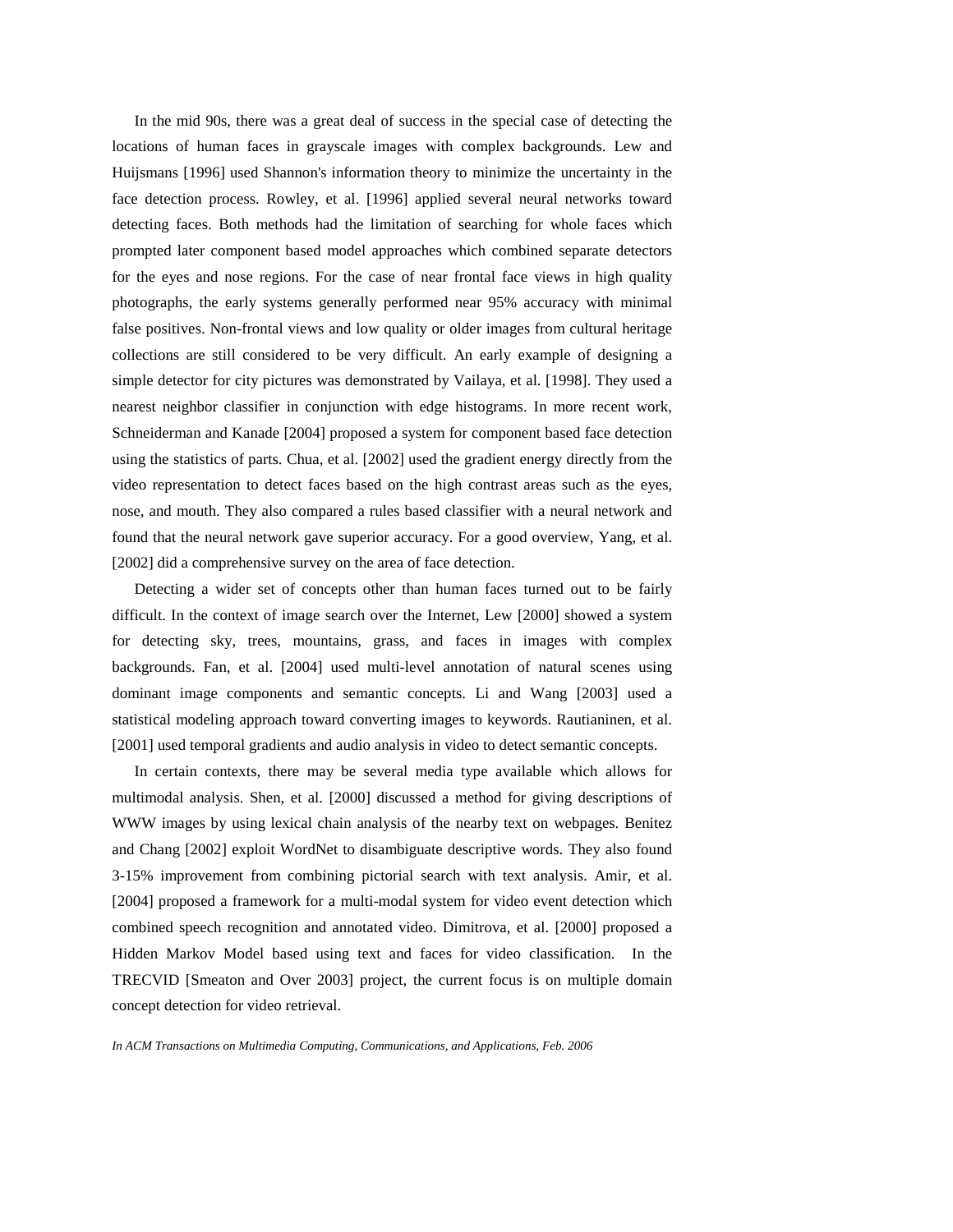# *2.2.2 Relevance Feedback*

Beyond the one-shot queries in the early similarity based search systems, the next generation of systems attempted to integrate continuous feedback from the user toward learning more about the user query. The interactive process of asking the user a sequential set of questions after each round of results was called *relevance feedback* due to the similarity with older pure text approaches. Relevance feedback can be considered a special case of *emergent semantics*. Other names have included query refinement, interactive search, and active learning from the computer vision literature.

The fundamental idea behind relevance feedback is to show the user a list of candidate images, ask the user to decide whether each image is relevant or irrelevant, and modify the parameter space, semantic space, feature space, or classification space to reflect the relevant and irrelevant examples. In the simplest relevance feedback method from Rocchio [Rocchio 1971], the idea is to move the query point toward the relevant examples and away from the irrelevant examples. In principle, one general view is to view relevance feedback as a particular type of pattern classification in which the positive and negative examples are found from the relevant and irrelevant labels, respectively.

Therefore, it is possible to apply any learning algorithm into the relevance feedback loop. One of the major problems in relevance feedback is how to address the small training set. A typical user may only want to label 50 images when the algorithm really needs 5000 examples instead. If we compare the simple Rocchio algorithm to more sophisticated learning algorithms such as neural networks, its clear that one reason the Rocchio algorithm is popular is that it requires very few examples. However, one challenging limitation of the Rocchio algorithm is that there is a single query point which would refer to a single cluster of results. In the discussion below we briefly describe some of the recent innovations in relevance feedback.

Chang, et al. [1998] proposed a framework which allows for interactive construction of a set of queries which detect visual concepts such as *sunsets.* Sclaroff, et al. [2001] describe the first WWW image search engine which focussed on relevance feedback based improvement of the results. In their initial system, where they used relevance feedback to guide the feature selection process, it was found that the positive examples were more important towards maximizing accuracy than the negative examples. Rui and Huang [2001] compare heuristic to optimization based parameter updating and find that the optimization based method achieves higher accuracy.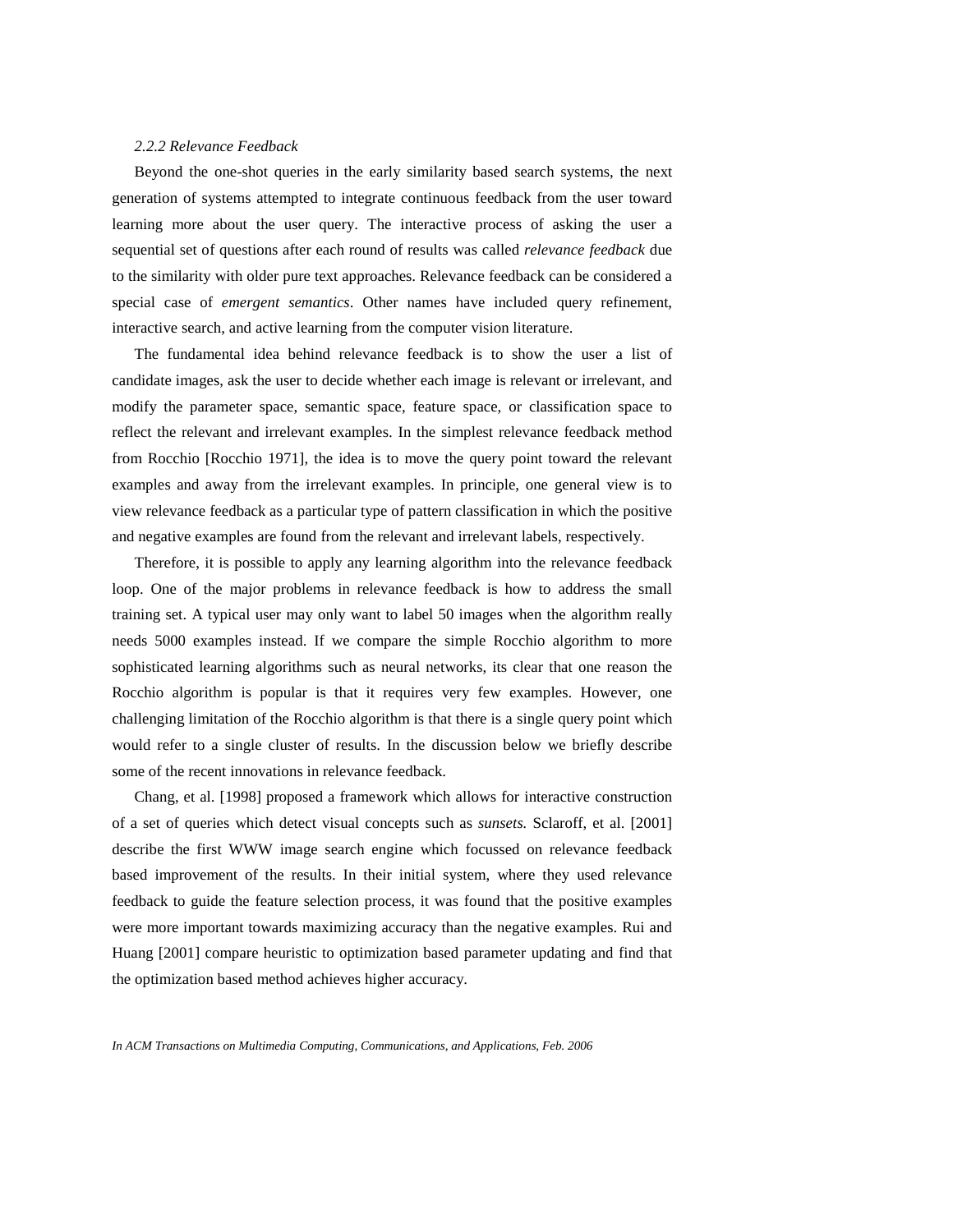Chen, et al. [2001] described a one-class SVM method for updating the feedback space which shows substantially improved results over previous work. He, et al. [2002] use both short term and long term perspectives to infer a semantic space from user's relevance feedback for image retrieval. The short term perspective was found by marking the top 3 incorrect examples from the results as irrelevant and selecting at most 3 images as relevant examples from the current iteration. The long term perspective was found by updating the semantic space from the results of the short term perspective. Yin, et al. [2005] found that combining multiple relevance feedback strategies gives superior results as opposed to any single strategy. Tieu and Viola [2004] proposed a method for applying the AdaBoost learning algorithm and noted that it is quite suitable for relevance feedback due to the fact that AdaBoost works well with small training sets. Howe [2003] compares different strategies using AdaBoost. Dy, et al. [2003] use a two level approach via customized queries and introduce a new unsupervised learning method called feature subset selection using expectation-maximization clustering. Their method doubled the accuracy for the case of a set of lung images. Guo, et al. [2001] performed a comparison between AdaBoost and SVM and found that SVM gives superior retrieval results. Haas, et al. [2004] described a general paradigm which integrates external knowledge sources with a relevance feedback mechanism and demonstrated on real test sets that the external knowledge substantially improves the relevance of the results. A good overview can also be found from Muller, et al. [2000].

## 2.3 New Features & Similarity Measures

Research did not only proceed along the lines of improved search algorithms, but also toward creating new features and similarity measures based on color, texture, and shape. One of the recent interesting additions to the set of features are from the MPEG-7 standard [Pereira and Koenen 2001]. The new color features [Lew 2001, Gevers2001] such as the NF, rgb, and m color spaces have specific benefits in areas such as lighting invariance, intuitiveness, and perceptual uniformity. A quantitative comparison of influential color models is performed in Sebe and Lew [2001].

In texture understanding, Ojala, et al. [1996] found that combining relatively simple texture histograms outperformed traditional texture models such as Gaussian or Markov features. Jafari-Khouzani and Soltanian-Zadeh [2005] proposed a new texture feature based on the Radon transform orientation which has the significant advantage of being rotationally invariant. Insight into the MPEG-7 texture descriptors has been given by Wu, et al. [2001].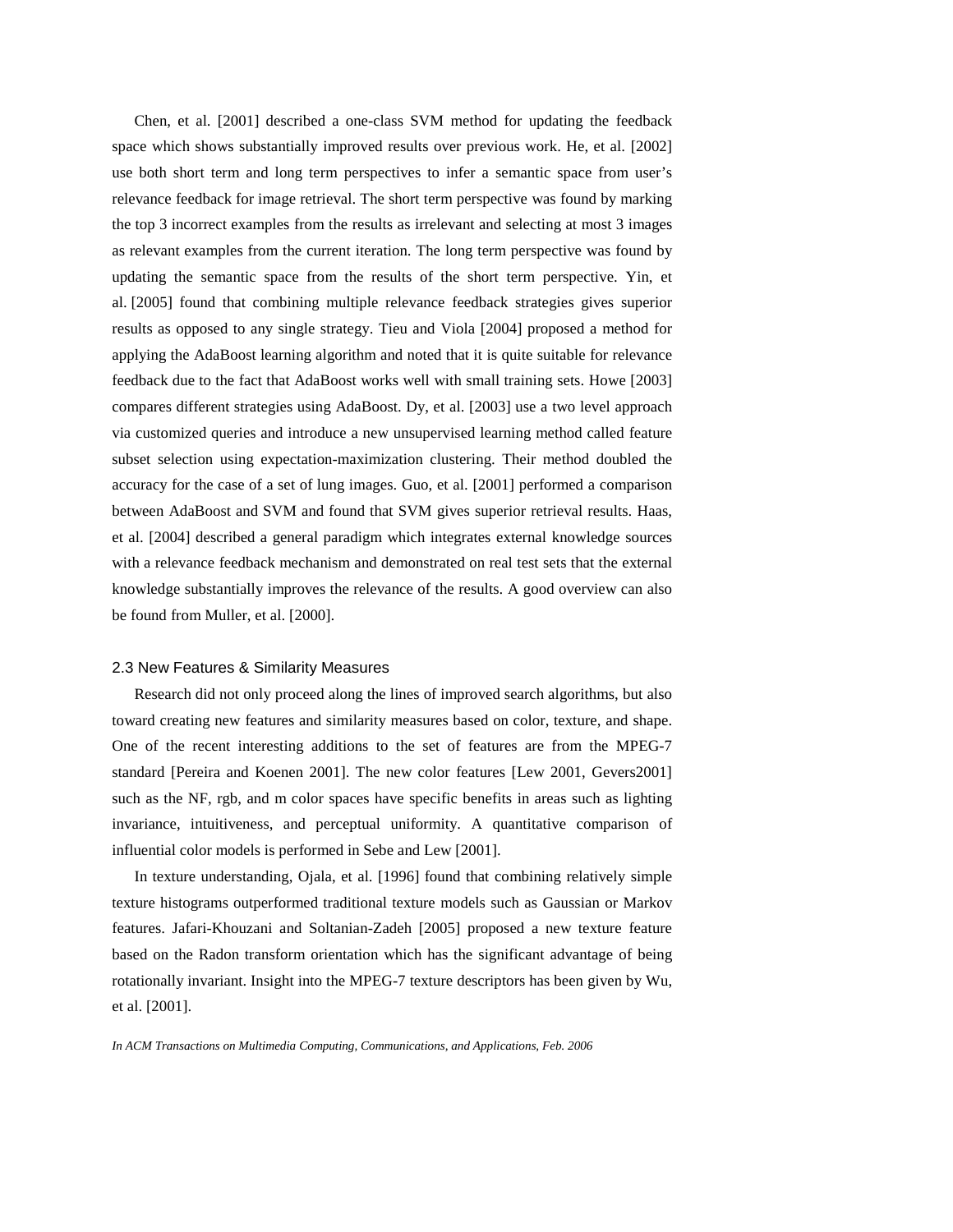Veltkamp and Hagedoorn [2001] describe the state of the art in shape matching from the perspective of computational geometry. Sebe and Lew [2002] evaluate a wide set of shape measures in the context of image retrieval. Srivastava, et al. [2005] describes some novel approaches to learning shape. Sebastian, et al. [2004] introduce the notion of shape recognition using shock graphs. Bartolini, et al. [2005] suggest using the Fourier phase and time warping distance.

Foote [2000] introduces a feature for audio based on local self-similarity. The important benefit of the feature is that it can be computed for any audio signal and works well on a wide variety of audio segmentation and retrieval applications. Bakker and Lew [2002] suggest several new audio features called the frequency spectrum differentials and the differential swap rate. They evaluate the new audio features in the context of automatic labeling the sample as either speech, music, piano, organ, guitar, automobile, explosion, or silence and achieve promising results.

Equally important to novel features is the method to determine similarity between them. Jolion [2001] gives an excellent overview of the common similarity measures. Sebe, et al. [2000] discuss how to derive an optimal similarity measure given a training set. In particular they find that the sum of squared distance tends to be the worst similarity measure and that the Cauchy metric outperforms the commonly used distance measures. Jacobs, et al. [2000] investigates non-metric distances and evaluates their performance. Beretti, et al. [2001] proposes an algorithm which relies on graph matching for a similarity measure. Cooper, et al. [2005] suggest measuring image similarity using time and pictorial content.

In the last decades, a lot of research has been done on the matching of images and their structures [Schmid, et al. 2000, Mikolajczyk and Schmid 2004]. Although the approaches are very different, most methods use some kind of point selection from which descriptors are derived. Most of these approaches address the detection of points and regions that can be detected in an affine invariant way.

Lindeberg [1998] proposed an "interesting scale level" detector which is based on determining maxima over scale of a normalized blob measure. The Laplacian-of-Gaussian (LoG) function is used for building the scale space. Mikolajczyk and Schmid [2004] showed that this function is very suitable for automatic scale selection of structures. An efficient algorithm to be used in object recognition was proposed by Lowe [2004]. This algorithm constructs a scale space pyramid using difference-of-Gaussian (doG) filters. The doG can be used to obtain an efficient approximation of the LoG. From the local 3D maxima a robust descriptor is build for matching purposes. The disadvantage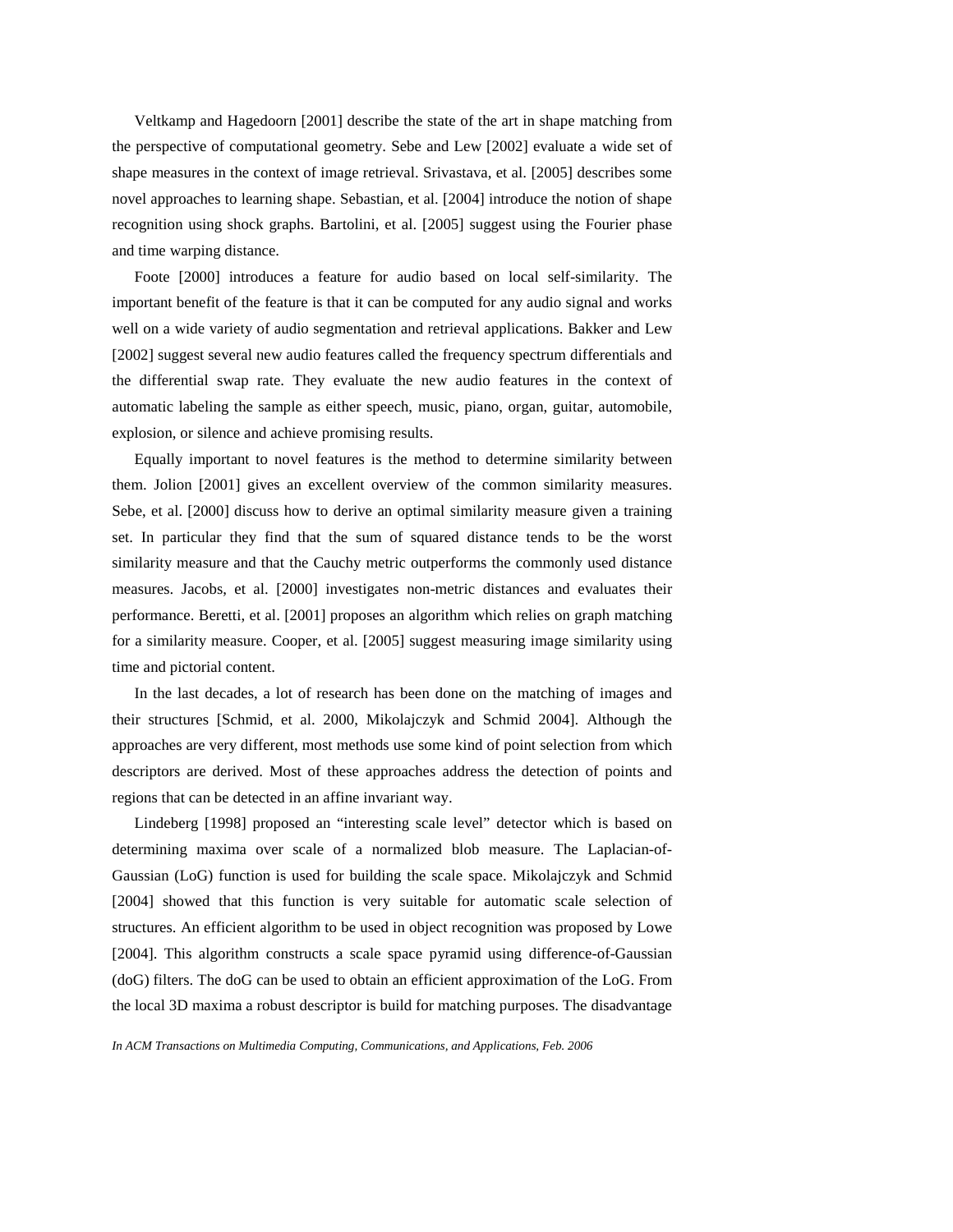of using doG or LoG as feature detectors is that the repeatability is not optimal since they not only respond to blobs, but also to high gradients in one direction. Because of this, the localization of the features may not be very accurate.

An approach that intuitively arises from this observation is the separation of the feature detector and the scale selection. The commonly used Harris detector [Harris and Stephens 1988] is robust to noise and lighting variations, but only to a very limited extent to scale changes [Schmid, et al. 2000]. To deal with this Dufournoud, et al. [2000] proposed the scale adapted Harris operator. Given the scale adapted Harris operator, a scale space can be created. Local 3D maxima in this scale space can be taken as salient points but this scale adapted Harris operator rarely attains a maximum over scales. This results in very few points, which are not representative enough for the image. To address this problem, Mikolajczyk and Schmid [2004] proposed the Harris-Laplace detector that merges the scale-adapted Harris corner detector and the Laplacian based scale selection.

During the last years much of the research on scale invariance has been generalized to affine invariance. Affine invariance is defined here as invariance to non-uniform scaling in different directions. This allows for matching of descriptors under perspective transformations since a global perspective transformation can be locally approximated by an affine transformation [Tuytelaars and van Gool 2000]. The use of the second moment matrix (or autocorrelation matrix) of a point for affine normalization was explored by Lindeberg and Garding [1997]. A similar approach was used by Baumberg [2000] for feature matching.

All the above methods were designed to be used in the context of object-class recognition application. However, it was found that wavelet-based salient points [Tian, et al. 2001] outperform traditional interest operators such as corner detectors when they are applied to general content-based image retrieval. For a good overview, we refer the reader to Sebe, et al. [IVC 2003].

#### 2.4 New Media

In the early years of MIR, most research focussed on content-based image retrieval. Recently, there has been a surge of interest in a wide variety of media. An excellent example, "life records", which encompasses all types of media simultaneously is being actively promoted by Bell [2004]. He is investigating the issues and challenges in processing life records - all the text, audio, video, and media related to a person's life.

Beyond text, audio, images, and video, there has been significant recent interest in new media such as 3D models. Assfalg, et al. [2004] discuss using *spin-images*, which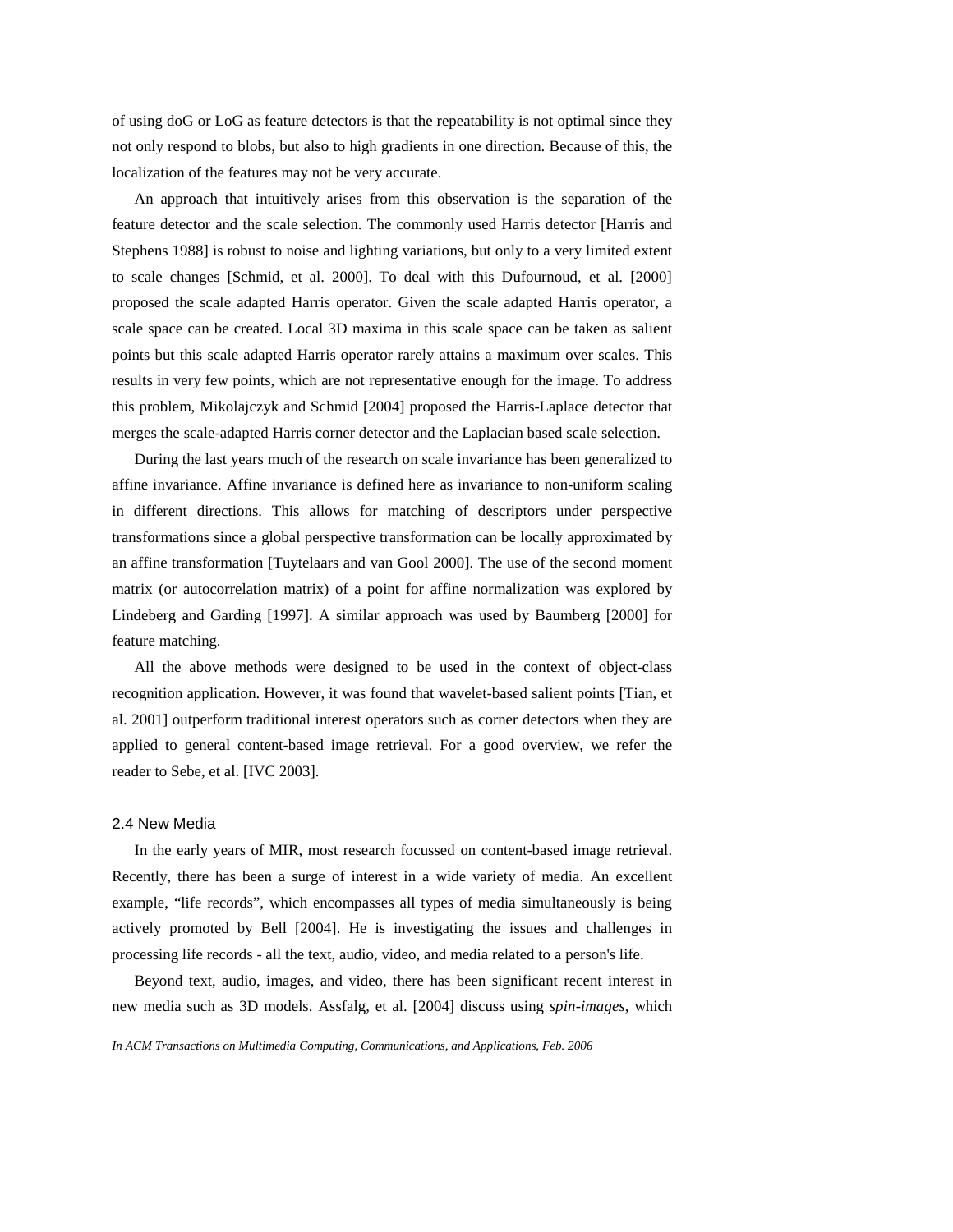essentially encode the density of mesh vertices projected onto a 2D space, resulting in a 2D histogram. It was found that they give an effective view-independent representation for searching through a database of cultural artifacts. Funkhouser, et al. [2003] develop a search engine for 3D models based on shape matching using spherical harmonics to compute discriminating similarity measures which are effective even in the presence of model degeneracies. An overview of how 3D models are used in content-based retrieval systems can be found in Tangelder and Veltkamp [2004].

Another fascinating area is peering into biological databases consisting of imagery from the atomic through the visible light range. Applications can range from understanding the machinery of life to fast identification of dangerous bacteria or viruses. The aspect of particular interest is how to combine the data from different imaging methods such as electron microscopes, MRI, X-ray, etc. Each imaging method uses a fundamentally different technique however the underlying content is the same. For example, Haas, et al. [2004] used a genetic algorithm learning approach combined with additional knowledge sources to search through virus databases and video collections. Toward supporting imprecise queries in bio-databases, Chen, et al. [2002] used fuzzy equivalence classes to support query relaxation in biological imagery collections.

#### 2.5 Browsing and Summarization

There have been a wide variety of innovative ways of browsing and summarizing multimedia information. Spierenburg and Huijsmans [1997] proposed a method for converting an image database into a movie. The intuition was that one could cluster a sufficiently large image database so that visually similar images would be in the same cluster. After the cluster process, one can order the clusters by the inter-cluster similarity, arrange the images in sequential order and then convert to a video. This allows a user to have a gestalt understanding of a large image database in minutes.

Sundaram, et al. [2002] took a similar approach toward summarizing video. They introduced the idea of a video skim which is a shortened video composed of informative scenes from the original video. The fundamental idea is for the user to be able to receive an abstract of the story but in video format.

Snoek, et al. [2005] propose several methods for summarizing video such as grouping by categories and browsing by category and in time. Chiu, et al. [2005] created a system for texturing a 3D city with relevant frames from video shots. The user would then be able to fly through the 3D city and browse all of the videos in a directory. The most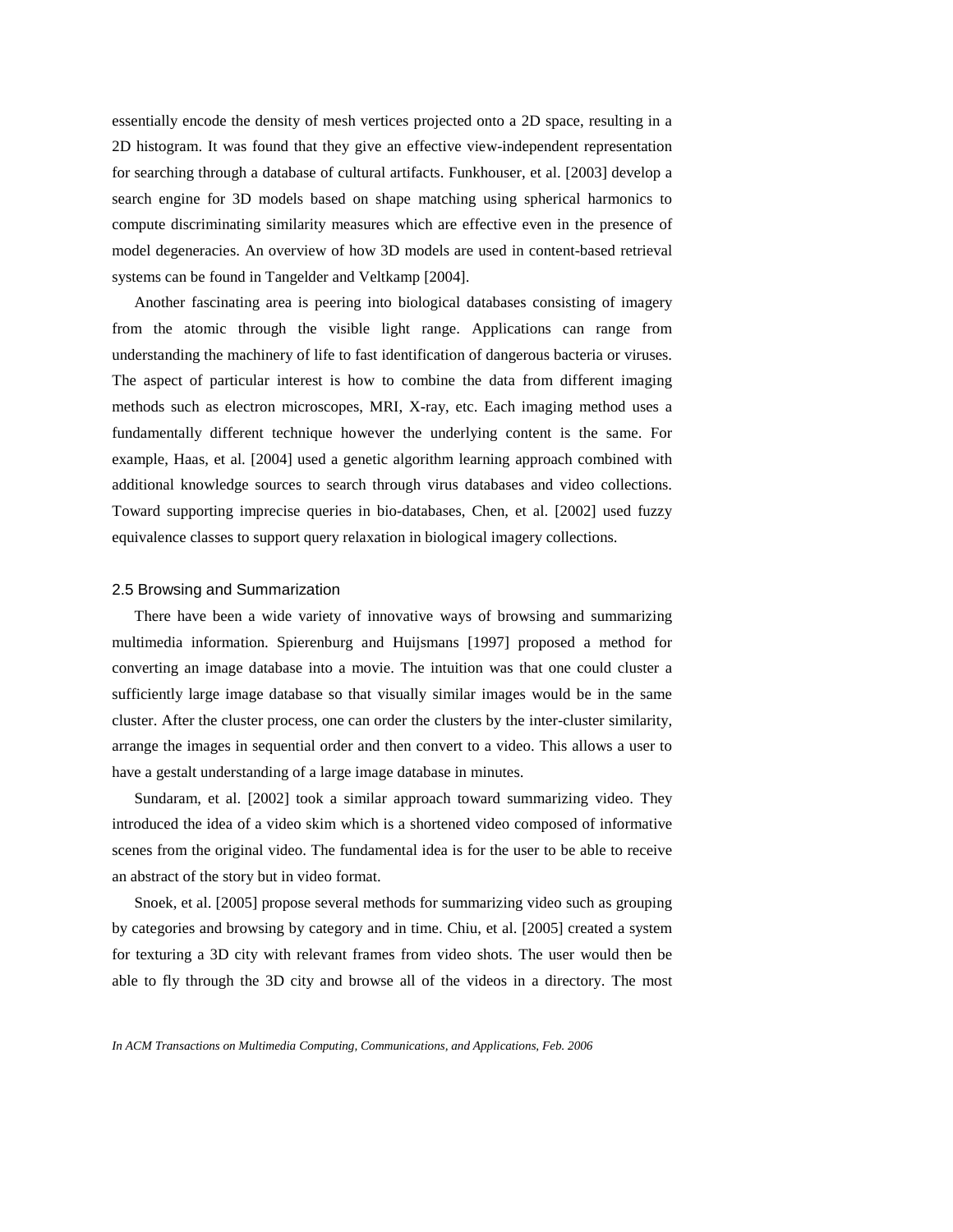important frames would be located on the roofs of the buildings in the city so that a high altitude fly through would result in viewing a single frame per video.

Uchihashi, et al. [1999] suggested a method for converting a movie into a cartoon strip in the Manga style from Japan. This means altering the size and position of the relevant keyframes from the video based on their importance. Tian, et al. [2002] took the concept of variable size and positions of images to the next level by posing the problem as a general optimization criterion problem. What is the optimal arrangement of images on the screen so that the user can optimally browse an image database.

Liu, et al. [2004] address the problem of effective summarization of images from WWW image search engines. They compare a rank list summarization method to an image clustering scheme and find that their users find the clustering scheme allows them to explore the image results more naturally and effectively.

## 2.6 High Performance Indexing

In the early multimedia database systems, the multimedia items such as images or video were frequently simply files in a directory or entries in an SQL database table. From a computational efficiency perspective, both options exhibited poor performance because most filesystems use linear search within directories and most databases could only perform efficient operations on fixed size elements. Thus, as the size of the multimedia databases or collections grew from hundreds to thousands to millions of variable sized items, the computers could not respond in an acceptable time period.

Even as the typical SQL database systems began to implement higher performance table searches, the search keys had to be exact such as in text search. Audio, images, and video were stored as blobs which could not be indexed effectively. Therefore, researchers [Egas, et al. 1999; Lew 2000] turned to similarity based databases which used tree-based indexes to achieve logarithmic performance. Even in the case of multimedia oriented databases such as the Informix database, it was still necessary to create custom datablades to handle efficient similarity searching such as k-d trees [Egas, et al. 1999]. In general the k-d tree methods had linear worst case performance and logarithmic average case performance in the context of feature based similarity searches. A recent improvement to the k-d tree method is to integrate entropy based balancing [Scott and Shyu 2003].

Other data representations have also been suggested besides k-d trees. Ye and Xu [2003] show that vector quantization can be used effectively for searching large databases. Elkwae and Kabuka [2000] propose a 2-tier signature based method for indexing large image databases. Type 1 signatures represent the properties of the objects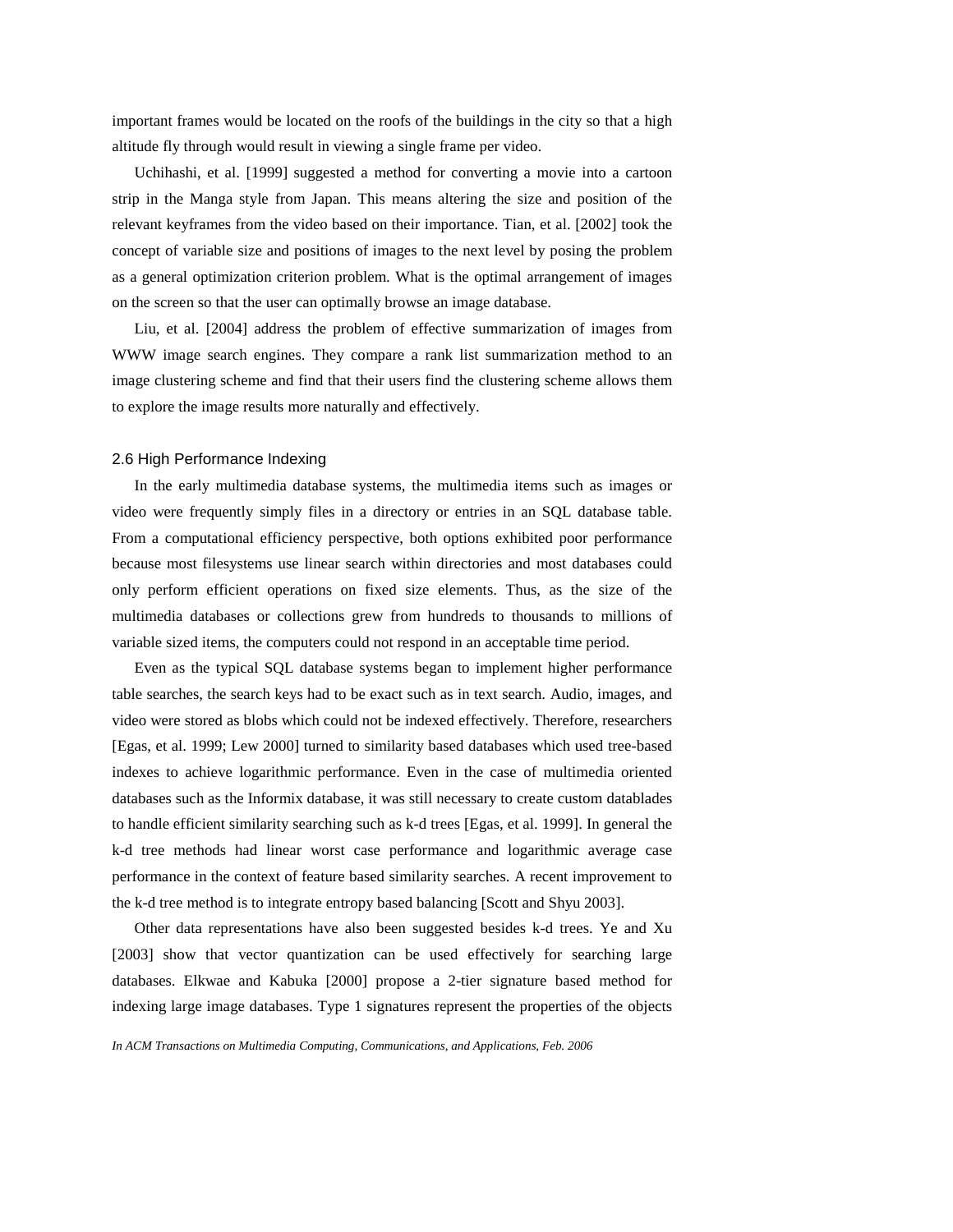found in the images. Type 2 signatures capture the inter-object spatial positioning. Together these signatures allow them to achieve a 98% performance improvement. Shao, et al. [2003] use invariant features together with efficient indexing to achieve near realtime performance in the context of k nearest neighbor searching.

Other kinds of high performance indexing problems appear when searching peer to peer (P2P) networks due to the curse of dimensionality, the high communication overhead and that all searches within the network are based on nearest neighbor methods. Muller and Henrich [2003] suggest an effective P2P search algorithm based on compact peer data summaries. They show that their model allows peers to only communicate with a small sample and still retain high quality of results.

#### 2.7 Evaluation

Perhaps the most complete evaluation project in the last decade has been the TRECVID [Smeaton and Over 2003] evaluation. In TRECVID, there is a close connection between private industry and academic research where a realistic task specific test set is gathered, discussed, agreed upon, and then numerous research teams attempt to provide the best video retrieval system for the test set. The main strengths are assembling a series of test collections for a certain type of user with a certain type of information need, and a set of relevance judgments on the topics for shots taken from the video reflecting a single realworld scenario. Test collections could include video with speech transcripts, machine translation of non-English speech, closed captions, metadata, common shot bounds, commonly used keyframes, and a set of automatically extracted features plus a set of multimedia topics (text, image, video). Important aspects have also been the process for creating realistic test sets, testing the research systems, and most importantly, the continual evolution toward improving the test each year.

The most general recent work toward benchmarking has been on improving or completing performance graphs [Huijsmans and Sebe 2005]. They explain the limitations of the typical precision-recall graphs and develop additional performance indicators to cover the limitations. Normalization is suggested with respect to relevant class size and restriction to specific normalized scope values.

Keyframe based retrieval techniques are the most popular in video retrieval systems. They represent a video as a small set of frames taken from the video content. Pickering and Ruger [2003] perform an evaluation of two learning methods (boosting and k-means) versus a vector space model. In the case of category searches, the k-means outperformed the other methods due to better handling of visually disparate queries. The boosting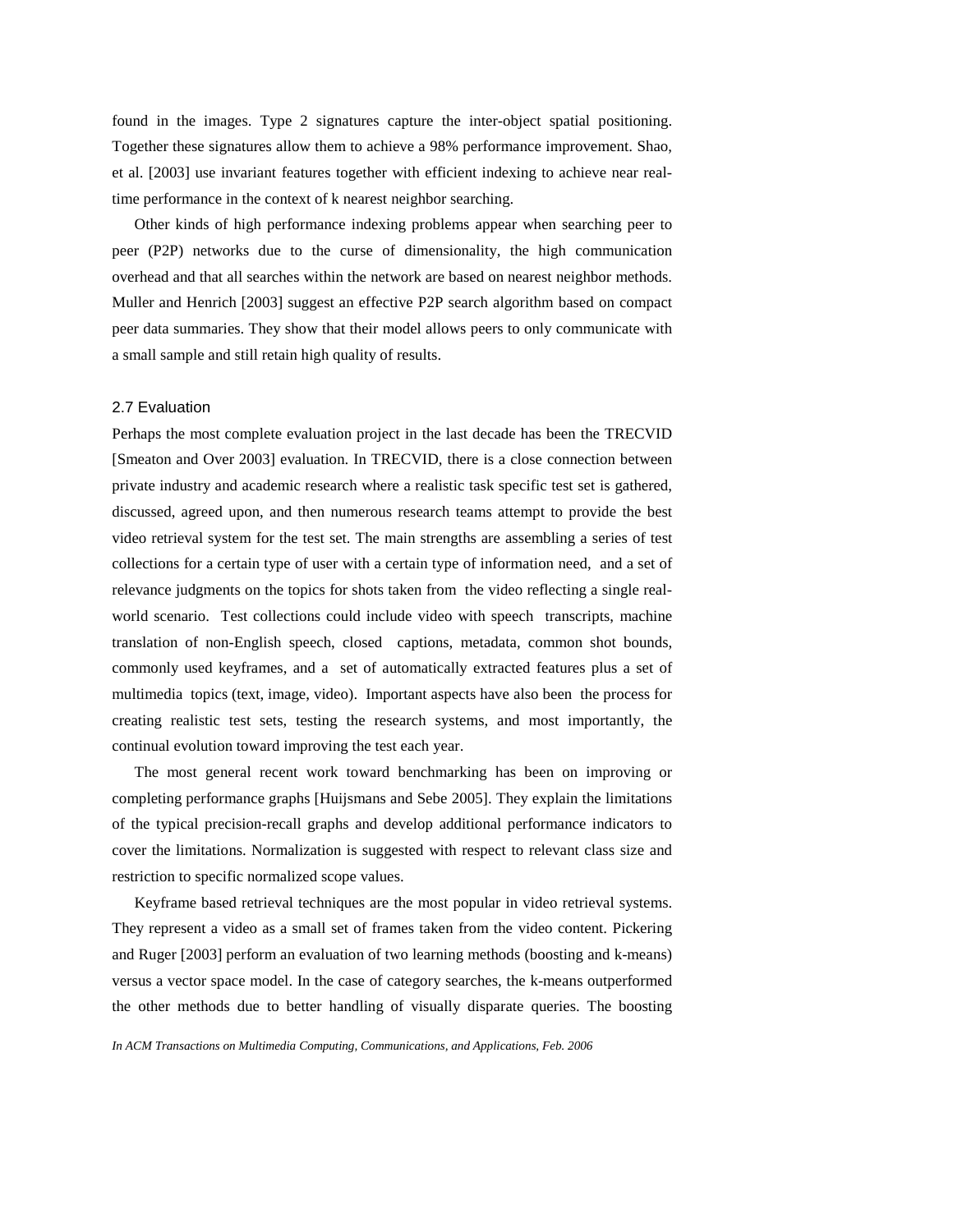algorithm performed best at finding video keyframes with similar compositions. Silva, et al. [2005] discuss evaluation of video summarization for a large number of cameras in the context of a ubiquitous home. They implemented several keyframe extraction algorithms and found that using an adaptive algorithm based on camera changes and footsteps gives high quality results. Smeaton and Over [2003] discuss a complete evaluation of video retrieval systems which considers usage patterns, realistic test sets, and compares a wide set of contributed systems.

Evaluation of multimedia retrieval has been an ongoing challenging problem [Huisman and Sebe 2005; Foote 1999; Downie 2003; Smeaton and Over 2003]. Audio, images, and video share distinct similarities such as: the complex nature of content-based queries, overcoming intellectual property hurdles and determination of what a reasonable person would find as relevant results. Furthermore in the case of image retrieval it has been shown that commonly used test databases such as the Corel stock image set are not necessarily effective performance indicators for real world problems [Muller, et al. 2002].

# 3. FUTURE DIRECTIONS

Despite the considerable progress of academic research in multimedia information retrieval, there has been relatively little impact of MIR research into commercial applications with some niche exceptions such as video segmentation. One example of an attempt to merge academic and commercial interests would be Riya (www.riya.com). Their goal is to have a commercial product that uses the academic research in face detection and recognition and allows the users to search through their own photo collection or through the Internet for particular persons. Another example is the MagicVideo Browser (www.magicbot.com) which transfers MIR research in video summarization to household desktop computers and has a plug-in architecture intended for easily adding new promising summarization methods as they appear in the research community. An interesting long-term initiative is the launching of Yahoo! Research Berkeley (research.yahoo.com/Berkeley), a new research partnership between Yahoo! Inc. and UC Berkeley with the declared scope to explore and invent social media and mobile media technology and applications that will enable people to create, describe, find, share, and remix media on the web. Nevenvision (www.nevenvision.com) is developing technology for mobile phones that utilizes visual recognition algorithms for bringing in ambient finding technology. However, these efforts are just in their infancy and there is a need for avoiding a future where the MIR community is isolated from real world interests. We believe that the MIR community has a golden opportunity to the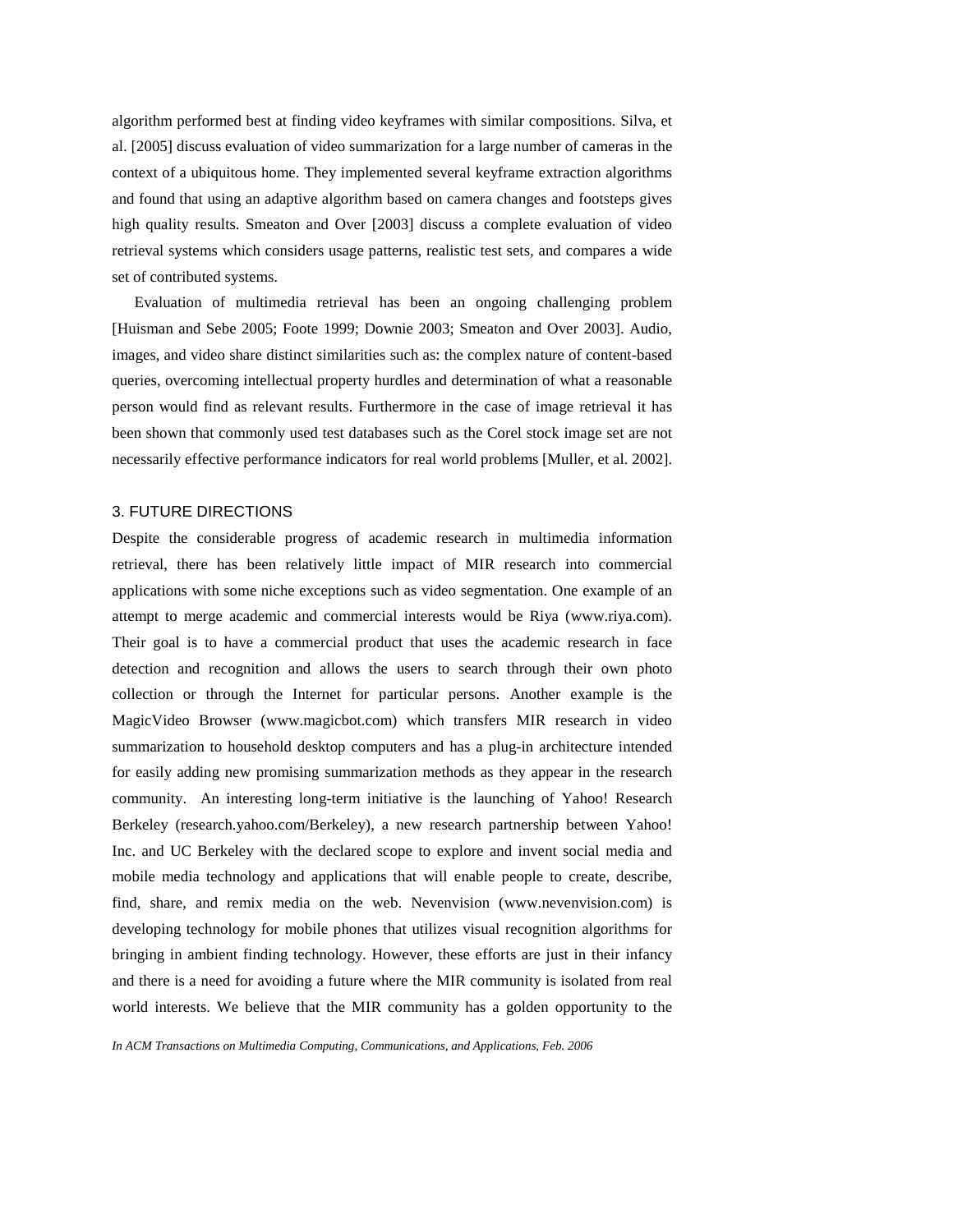growth of the multimedia search field that is commonly considered the next major frontier of search [Battelle 2005].

An issue in collaboration among academic researchers and industry is the opaqueness of private industry. Frequently it is difficult to assess if commercial projects are using methods from the field of content-based MIR. In the current atmosphere of intellectual property lawsuits, many companies are reluctant to publish the details of their systems in open academic circles for fear of being served with a lawsuit. Nondisclosure can be a protective shield, but it does impede open scientific progress. This is a small hurdle if the techniques developed by researchers are of significant direct application in practical systems.

To assess research effectively in multimedia retrieval, task-related standardized databases on which different groups can apply their algorithms are needed. In text retrieval, it has been relatively straightforward to obtain large collections of old newspaper texts because the copyright owners do not see the raw text being of much value, however image, video, and speech libraries do see great value in their collections and consequently are much more cautious in releasing their content. While it is not a research challenge, obtaining large multimedia collections for widespread evaluation benchmarking is a practical and important step that needs to be addressed. One possible solution is that task-related image and video databases with appropriate relevance judgments are included and made available to groups for research purposes as is it done with TRECVID. Useful video collections could include news video (in multiple languages), collections of personal videos, and possibly movie collections. Image collections would include image databases (maybe on specific topics) along with annotated text - the use of library image collections should also be explored. One critical point here is that sometimes the artificial collections like Corel might do more harm than good to the field by misleading people into believing that their techniques work, while they do not necessarily work with more general image collections.

Therefore, cooperation between private industry and academia is strongly encouraged. The key point here is to focus on efforts which mutually benefit both industry and academia. As was noted earlier, it is of clear importance to keep in mind the needs of the users in retrieval system design and it is logical that industry can contribute substantially to our understanding of the end-user and also aid in realistic evaluation of research algorithms. Furthermore, by having closer communication with private industry we can potentially find out what parts of their systems need additional improvements toward increasing user satisfaction. In the example of Riya, they clearly need to perform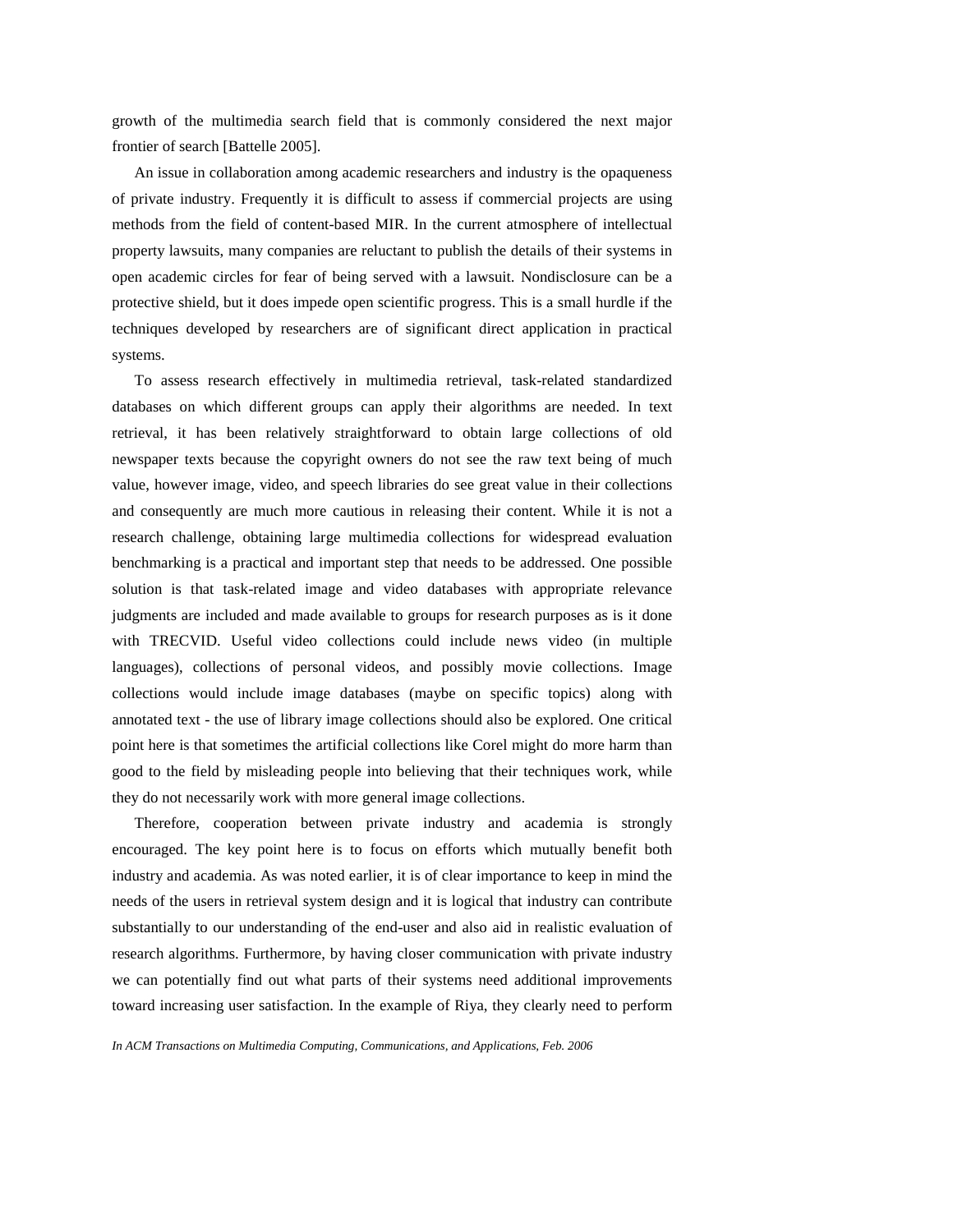object detection (faces) in complex backgrounds and then object recognition (who the face is). For the context of consumer digital photograph collections, the MIR community might attempt to create a solid test set which could be used to assess the efficacy of different algorithms in both detection and recognition in real world media.

The potential landscape of multimedia information retrieval is quite wide and diverse. Below are some potential areas for additional MIR research challenges*.*

*Human Centered Methods*. We should focus as much as possible on the user, who may want to explore instead of search for media. It has been noted that decision makers need to explore an area to acquire valuable insight, thus experiential systems which stress the exploration aspect are strongly encouraged. Studies on the needs of the user are also highly encouraged toward giving us understanding of their patterns and desires. New interactive devices (e.g., force, olfactory, and facial expression detectors) have largely been overlooked and should be tested to provide new possibilities, such as human emotional state detection and tracking.

*Multimedia Collaboration*. Discovering more effective means of human-human computer-mediated interaction is increasingly important as our world becomes more wired or wirelessly connected. In a multimodal collaboration environment many questions remain: How do people find one another? How does an individual discover meetings/collaborations? What are the most effective multimedia interfaces in these environments for different purposes, individuals, and groups? Multimodal processing has many potential roles ranging from transcribing and summarizing meetings to correlating voices, names, and faces, to tracking individual (or group) attention and intention across media. Careful and clever instrumentation and evaluation of collaboration environments will be key to learning more about just how people collaborate.

Very important here is the query model which should benefit from the collaboration environment. One solution would be to use an event-based query approach [Liu, et al. 2005] that can provide the users a more feasible way to access the related media content with the domain knowledge provided by the environment model. This approach would be extremely important when dealing with live multimedia where the multimedia information is captured in a real-life setting by different sensors and streamed to a central processor.

*Interactive Search and Agent Interfaces*. Emergent semantics and its special case of relevance feedback methods are quite popular because they potentially allow the system to learn the goals of the user in an interactive way. Another perspective is that relevance feedback is serving as a special type of smart *agent interface*. Agents are present in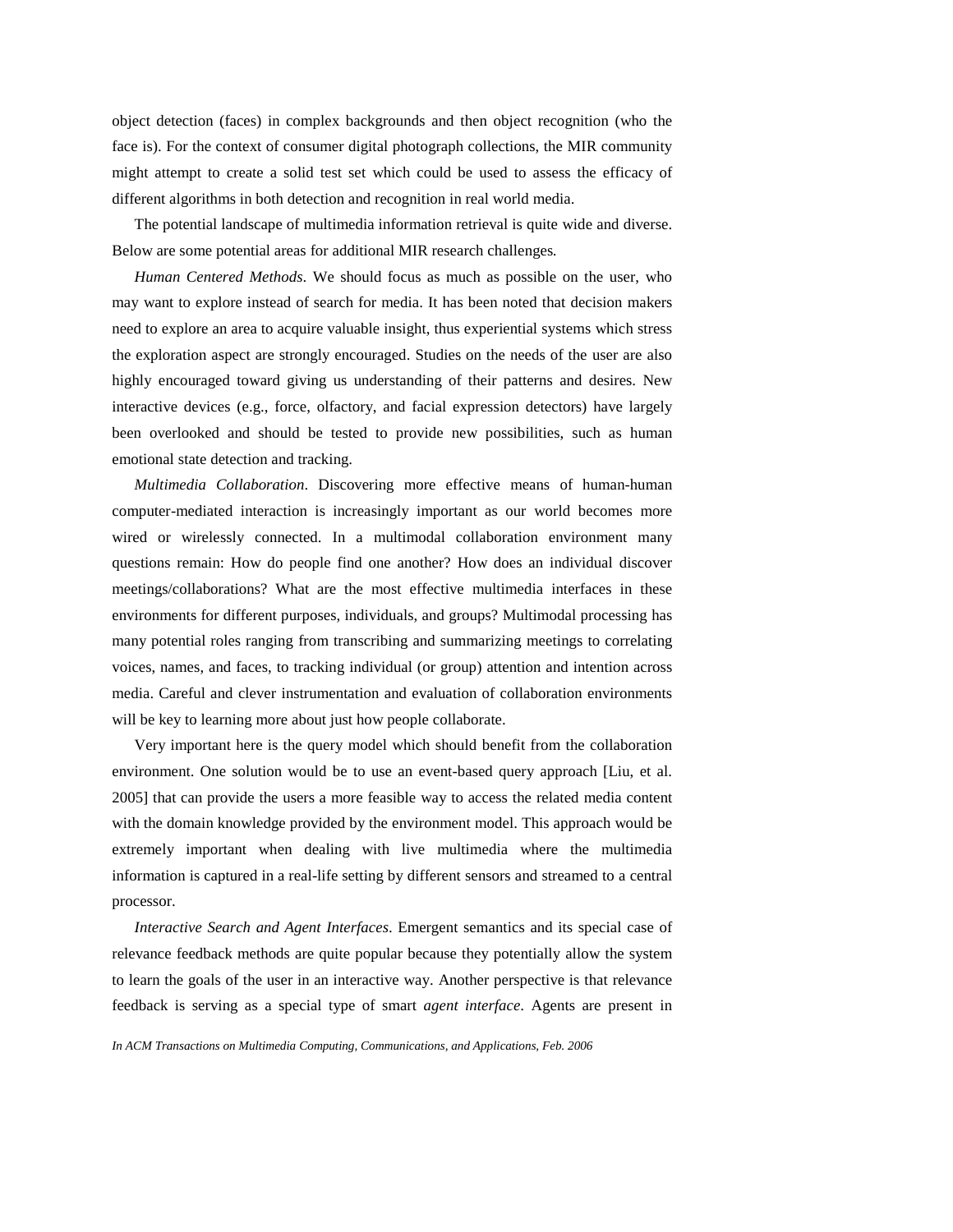learning environments, games, and customer service applications. They can mitigate complex tasks, bring expertise to the user, and provide more natural interaction. For example, they might be able to adapt sessions to a user, deal with dialog interruptions or follow-up questions, and help manage focus of attention. Agents raise important technical and social questions but equally provide opportunities for research in representing, reasoning about, and realizing agent belief and attitudes (including emotions). Creating natural behaviors and supporting speaking and gesturing agent displays are important user interface requirements. Research issues include what the agents can and should do, how and when they should do it (e.g., implicit versus explicit tasking, activity, and reporting), and by what means should they carry out communications (e.g., text, audio, video). Other important issues include how do we instruct agents to change their future behavior and who is responsible when things go wrong.

*Neuroscience and New Learning Models.* Observations of child learning and neuroscience suggest that exploiting information from multiple modalities (i.e., audio, imagery, haptic) reduces processing complexity. For example, researchers have begun to explore early word acquisition from natural acoustic descriptions and visual images (e.g., shape, color) of everyday objects in which mutual information appears to dramatically reduce computational complexity. This work, which exploits results from speech processing, computer vision, and machine learning, is being validated by observing mothers in play with their pre-linguistic infants performing the same task. Neuroscientists and cognitive psychologists are only beginning to discover and, in some cases, validate abstract functional architectures of the human mind. However, even the relatively abstract models available from today's measurement techniques (e.g., low fidelity measures of gross neuroanatomy via indirect measurement of neural activity such as cortical blood flow) promise to provide us with new insight and inspire innovative processing architectures and machine learning strategies.

Caution should be used when such neuroscience-inspired models are considered. These models are good for inspiration and high level ideas. However, they should not be carried too far because the computational machinery is very different. The neuroscience/cognition community tries to form the model of human machine and we are trying to develop tools that will be useful for humans. There is some overlap, but the goals are rather different.

In general, there is great potential in tapping or collaborating with the artificial intelligence and learning research community for new paradigms and models of which neuro-based learning is only one candidate. Learning methods have great potential for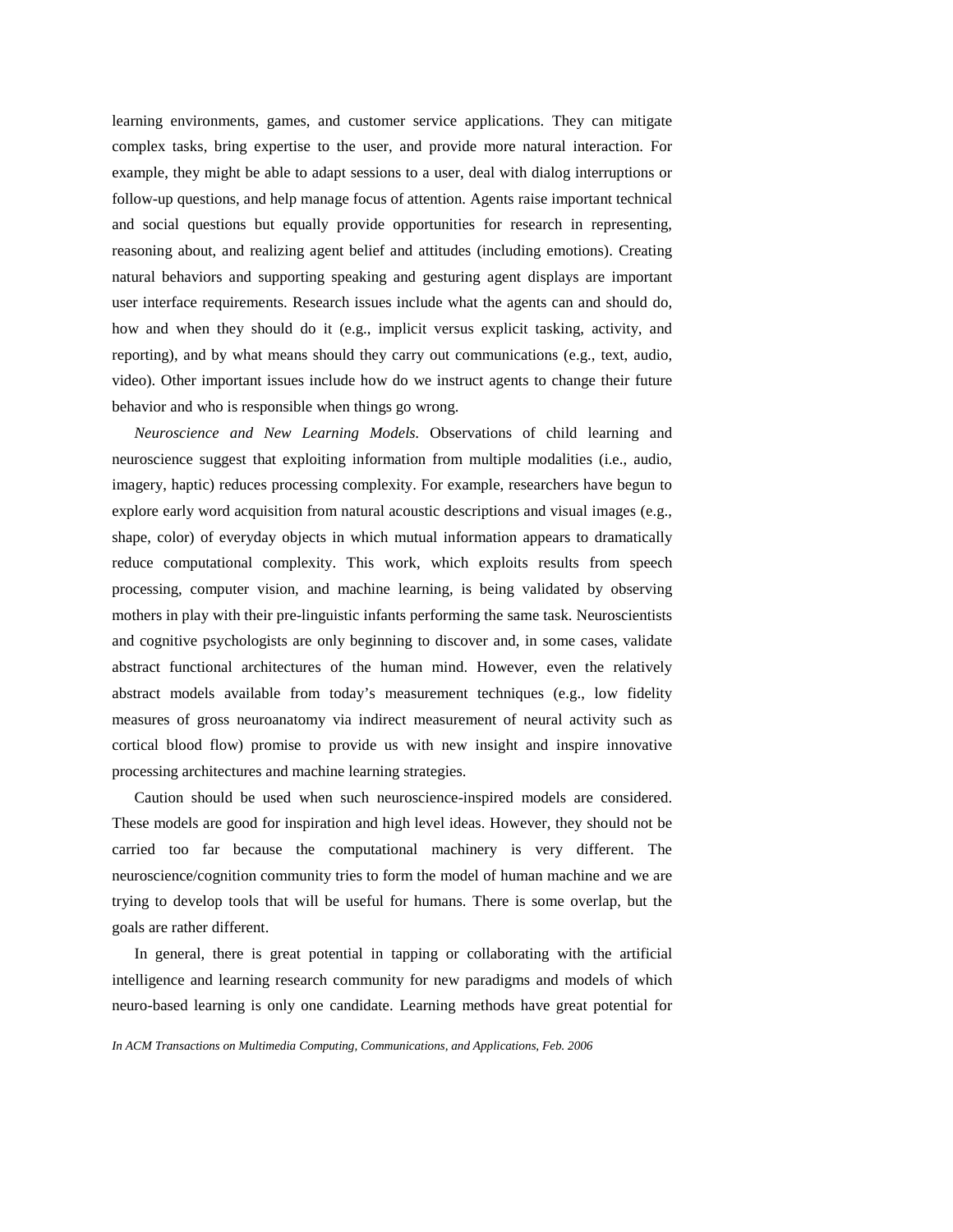synergistically combining multiple media at different levels of abstraction. Note that the current search engines (e.g., Yahoo!, Google, etc) use only text for indexing images and video. Therefore, approaches which demonstrate synergy of text with image and video features have significant potential. Note that learning must be applied at the right level as it is done in some hierarchical approaches and also in the human brain. An arbitrary application of learning might result in techniques that are very fragile and are useless except for some niche cases. Furthermore, services such as Blinkx and Riya currently utilize learning approaches toward extracting words in movies from complex, noisy audio tracks (Blinkx) or detecting and recognizing faces from photos with complex backgrounds (Riya). In both cases only methods which are robust to the presence of real world noise and complexity will be beneficial toward improving the effectiveness of similar services.

*Folksonomies*. It is clear that the problem of automatically extracting content multimedia data is a difficult problem. Even in text we could not do it completely. As a consequence, all the existing search engines are using simple keyword based approaches or are developing approaches that have a significant manual component and address only specific areas. Another interesting finding is that for an amorphous and large collection of information, a taxonomy based approach could be too rigid for navigation. Since it is relatively easier to develop inverted file structures to search for keywords in large collections, people found the idea of tags attractive: by somehow assigning tags, we could organize relatively unstructured files and search. About the same time, the idea of the wisdom of crowd became popular. So it is easy to argue that tags could be assigned by people and will result in 'wise tags' (because they are assigned by the crowd) and this will be a better approach than the dictatorial taxonomy. The idea is appealing and made flickr.com and Del.icio.us useful and popular.

The main question arises: Is this approach really working – or can it be made to work? If everybody assigns several appropriate tags to a photo and then the crowd seeing that photo also assigns appropriate tags then the wisdom of crowd may come in action. But if the uploader rarely assigns tags and the viewers, if any, assign tags even more rarely, then there is no crowd and there is no wisdom. Interesting game like approaches (see for example www.espgame.org) are being developed to assign these tags to images. Based on ad hoc analysis it seems that very few tags are being assigned to photos on flickr.com by people who upload images and fewer are being assigned by the viewers. Moreover, it may happen that without any guidance people become confused about how to assign tags.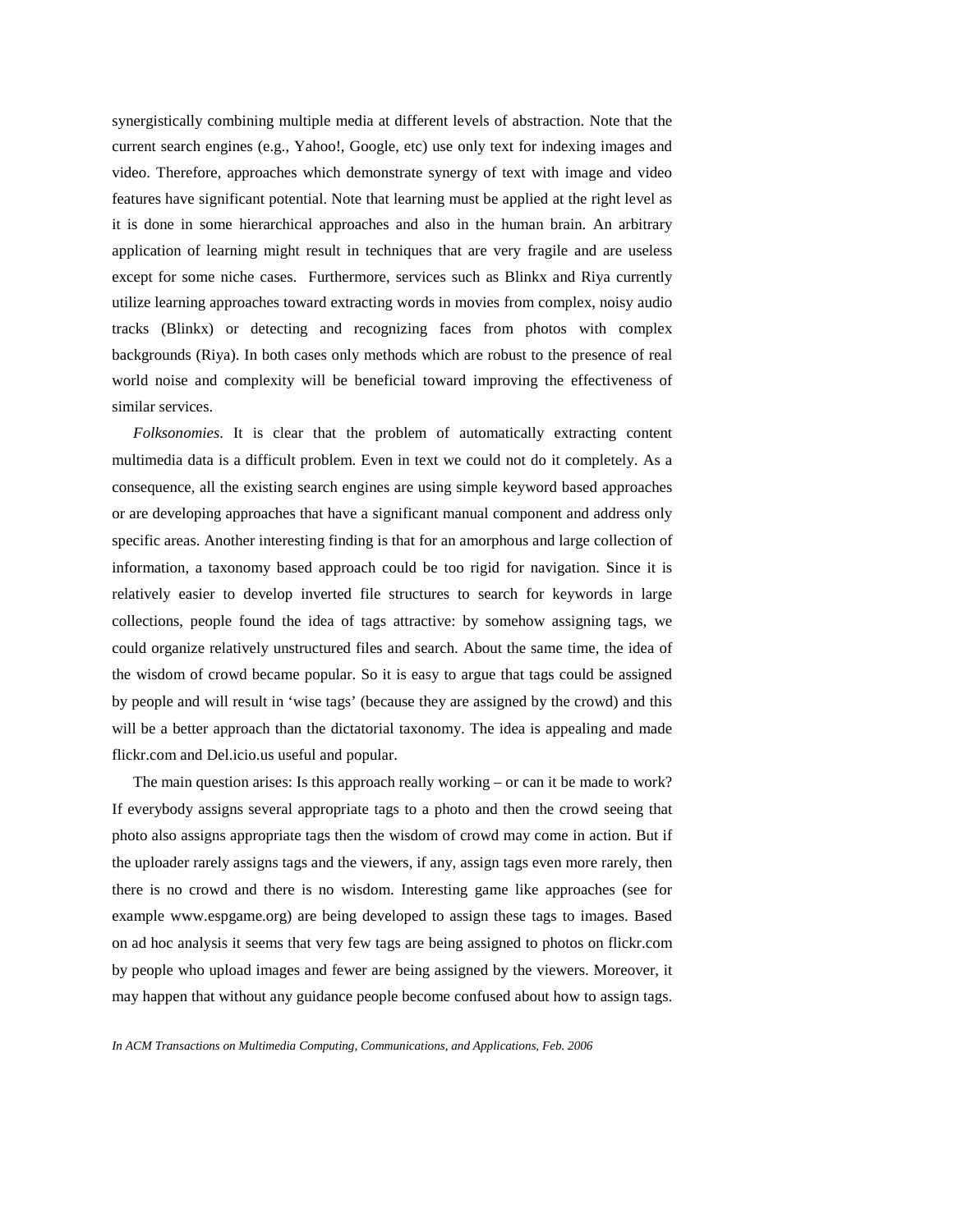It appears that the success may come from some interesting combination of taxonomy and folksonomy.

*No Solved Problems*. From the most recent panel discussions at the major MIR scientific conferences including ACM MIR and CIVR, it is generally agreed that there are no "solved" problems. In some cases a general problem is reduced to a smaller niche problem where high accuracy and precision can be quantitatively demonstrated, but the general problem remains largely unsolved. In summary, all of the general problems need significant further research.

# 4. MAJOR CHALLENGES

In conclusion, these major research challenges are noteworthy of particular importance to the MIR research community. (1) Semantic search with emphasis on the detection of concepts in media with complex backgrounds; (2) Multi-modal analysis and retrieval algorithms especially towards exploiting the synergy between the various media including text and context information; (3) Experiential multimedia exploration systems toward allowing users to gain insight and explore media collections; (4) Interactive search, emergent semantics, or relevance feedback systems; and (5) Evaluation with emphasis on representative test sets and usage patterns.

#### ACKNOWLEDGMENTS

We would like to thank Alberto del Bimbo, Shih-Fu Chang, Nevenka Dimitrova, Theo Gevers, William Grosky, Thomas Huang, John Kender, Lawrence Rowe, Alan Smeaton, and Arnold Smeulders for excellent discussions on the future of MIR.

#### **REFERENCES**

- AMIR, A., BASU, S., IYENGAR, G., LIN, C.-Y., NAPHADE, M., SMITH, J.R., SRINIVASAN S., AND TSENG, B. 2004. A Multi-modal System for the Retrieval of Semantic Video Events. *Computer Vision and Image Understanding 96(2)*, 216-236.
- ASSFALG, J., DEL BIMBO, A., AND PALA, P. 2004. Retrieval of 3D Objects by Visual Similarity. *In Proceedings of the 6th International Workshop on Multimedia Information Retrieval,* New York, October 2004, M.S. LEW, N. SEBE, C. DJERABA, Eds. ACM, New York, 77-83.
- BACH, J.R., FULLER, C., GUPTA, A., HAMPAPUR, A., HOROWITZ, B., HUMPHREY, R., JAIN, R., AND SHU, C.F. 1996. Virage image search engine: An open framework for image management. In *Proceedings of the SPIE Storage and Retrieval for Still Image and Video Databases*, California, USA, 76-87.

BALAKRISHNAN, N., HARIHARAKRISHNAN, K., AND SCHONFELD, D. 2005. A New Image Representation Algorithm Inspired by Image Submodality Models, Redundancy Reduction, and Learning in Biological Vision. *IEEE Transactions on Pattern Analysis and Machine Intelligence 27(9)*, 1367-1378. BALLARD, D.H. AND BROWN, C.M. 1982. *Computer Vision*. Prentice Hall, New Jersey, USA.

BAKKER, E.M. AND LEW, M.S. 2002. Semantic Video Retrieval Using Audio Analysis. *In Proceedings of the 1st International Conference on Image and Video Retrieval*, London, July 2002, M.S. LEW, N. SEBE, AND J.P. EAKINS, Eds. Springer-Verlag, London, 262-270.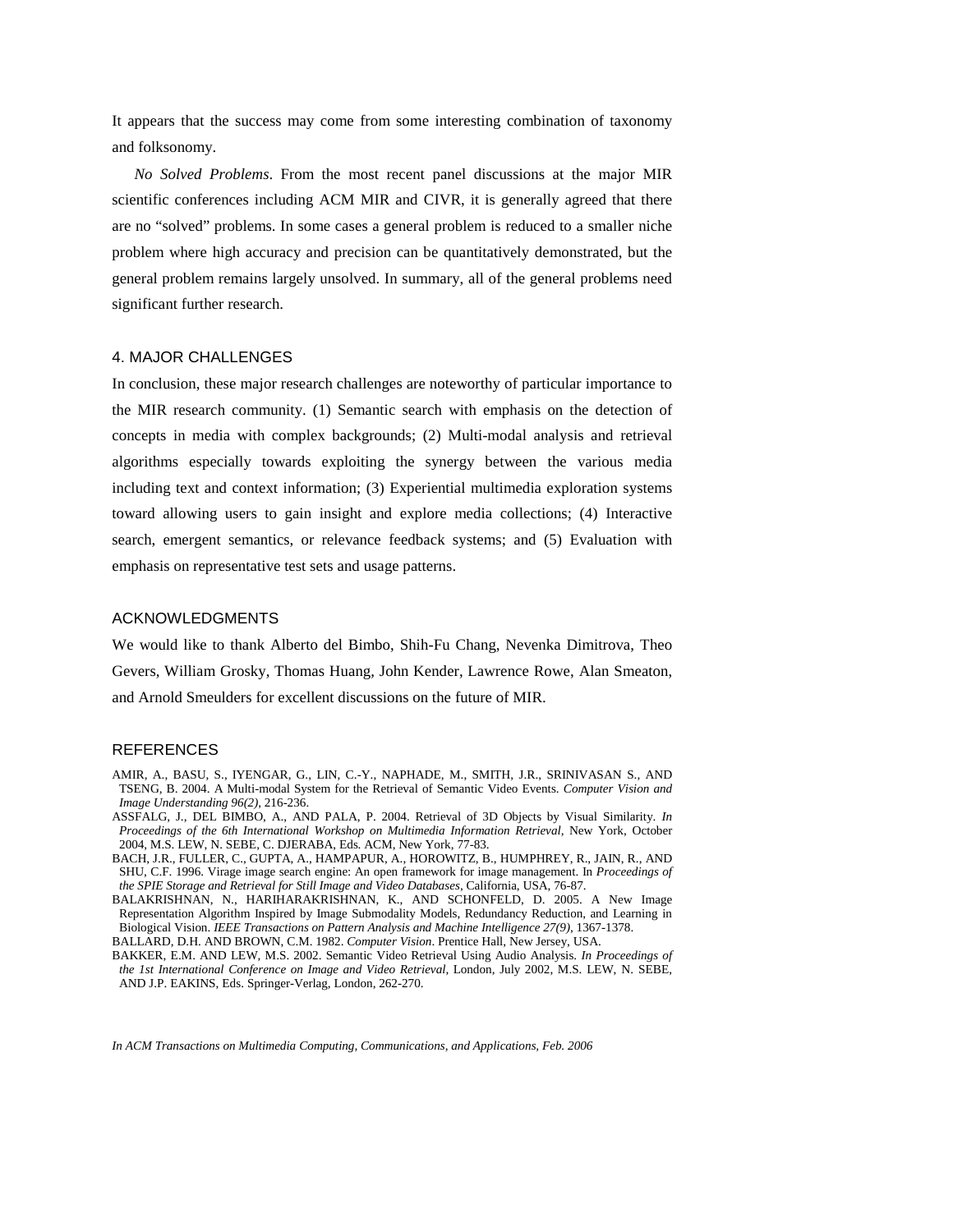- BARTOLINI, I., CIACCIA, P., AND PATELLA, M. 2005. WARP: Accurate Retrieval of Shapes Using Phase of Fourier Descriptors and Time Warping Distance. *IEEE Transactions on Pattern Analysis and Machine Intelligence* 27(1), 142-147.
- BATTELLE, J. 2005. *The Search: How Google and Its Rivals Rewrote the Rules of Business and Transformed Our Culture*. Portfolio Hardcover, USA.
- BAUMBERG, A. 2000, Reliable feature matching across widely separated views, *IEEE Conference of Computer Vision and Pattern Recognition*, 774–781.
- BELL, G. 2004. A New Relevance for Multimedia When We Record Everything Personal. In *Proceedings of the 12th annual ACM international conference on Multimedia*, ACM, New York, 1.
- BENITEZ, A. B. AND CHANG, S.-F. 2002. Semantic knowledge construction from annotated image collection. In *Proceedings of the IEEE International Conference on Multimedia*. IEEE Computer Society Press, Los Alamitos, Calif.
- BERETTI, S., DEL BIMBO, A., AND VICARIO, E. 2001. Efficient Matching and Indexing of Graph Models in Content-Based Retrieval. *IEEE Transactions on Pattern Analysis and Machine Intelligence 23(10)*, 1089- 1105.
- BERTHOUZE, N.B. AND KATO, T. 1998. Towards a comprehensive integration of subjective parameters in database browsing. In *Advanced Database Systems for Integration of Media and User Environments*, Y. KAMBAYASHI, A. MAKINOUCHI, S. UEMURA, K. TANAKA, AND Y. MASUNAGA, Eds, World Scientific: Singapore, 227–232.
- BLIUJUTE, R., SALTENIS, S., SLIVINSKAS, G., AND JENSEN, C.S. 1999. Developing a DataBlade for a New Index. In *Proceedings of IEEE International Conference on Data Engineering*, IEEE, Sydney, March 1999, 314-323.
- BOSSON, A., CAWLEY, G.C., CHAN, Y., AND HARVEY, R. 2002. Non-retrieval: Blocking Pornographic Images. *In Proceedings of the 1st International Conference on Image and Video Retrieval*, London, July 2002, M.S. LEW, N. SEBE, AND J.P. EAKINS, Eds. Springer-Verlag, London, 50-60.
- CAPPELLI, R., MAIO, D., AND MALTONI. D. 2001. Multispace KL for Pattern Representation and Classification. *IEEE Transactions on Pattern Analysis and Machine Intelligence 23(9)*, 977-996.
- CHANG, S.-F.,CHEN,W., AND SUNDARAM,H. 1998. Semantic visual templates: Linking visual features to semantics. In *Proceedings of the IEEE International Conference on Image Processing*, IEEE Computer Society Press, Los Alamitos, Calif. 531–535.
- CHEN,Y., CHE, D., ABERER, K. 2002. On the efficient evaluation of relaxed queries in biological databases. *Proceedings of the eleventh international conference on Information and knowledge management*, McLean, Virginia, 227-236.
- CHEN, Y., ZHOU, X.S., AND HUANG, T.S. 2001. One-class SVM for Learning in Image Retrieval, In *Proceedings of IEEE International Conference on Image Processing*, Thessaloniki, Greece, October, 815-818.
- CHIU, P., GIRGENSOH, A., LERTSITHICHAI, S., POLAK, W., AND SHIPMAN, F. 2005. MediaMetro: browsing multimedia document collections with a 3D city metaphor. In *Proceedings of the 13th ACM international conference on Multimedia*, Singapore, November, 213-214.
- CHUA, T.S., ZHAO, Y., AND KANKANHALLI, M.S. 2002. Detection of human faces in a compressed domain for video stratification, *The Visual Computer 18(2)*, 121-133.
- COOPER, M., FOOTE, J., GIRGENSOHN, A., AND WILCOX, L. 2005. Temporal event clustering for digital photo collections. *ACM Transactions on Multimedia Computing, Communications, and Applications* 1(3). 269-288.
- DIMITROVA, N., AGNIHOTRI, L., AND WEI, G. 2000. Video Classification Based on HMM Using Text and Faces. *European Signal Processing Conference*, Tampere, Finland.
- DIMITROVA, N., ZHANG, H. J., SHAHRARAY, B., SEZAN, I., HUANG, T., AND ZAKHOR, A. 2002. Applications of video-content analysis and retrieval. *IEEE Multimedia 9(3)*, 42-55.
- DIMITROVA, N. 2003. Multimedia Content Analysis: The Next Wave. *In Proceedings of the 2nd International Conference on Image and Video Retrieval*, Urbana, July 2003, E.M. BAKKER, T.S. HUANG, M.S. LEW, N. SEBE, AND X. ZHOU, Eds. Springer-Verlag, London, 9-18.
- DJERABA, C. 2002. Content-based Multimedia Indexing and Retrieval, *IEEE Multimedia 9*, 18-22.
- DJERABA, C. 2003. Association and Content-Based Retrieval, *IEEE Transactions on Knowledge and Data Engineering 15(1)*, 118-135.
- DOWNIE, J.S. 2003. Toward the scientific evaluation of music information retrieval systems. In *Proceedings of the International Conference on Music Information Retrieval*, Baltimore, USA, 25-32.
- DUFOURNAUD, Y., SCHMID, C., AND HORAUD, R. 2000, Matching images with different resolutions, *IEEE Conference of Computer Vision and Pattern Recognition*, 612–618.
- DY, J.G., BRODLEY, C.E., KAK, A., BRODERICK, L.S., AND AISEN, A.M. 2003. Unsupervised Feature Selection Applied to Content-Based Retrieval of Lung Images, *IEEE Transactions on Pattern Analysis and Machine Intelligence 25(3)*, 373-378.
- EAKINS, J.P., RILEY, K.J., AND EDWARDS, J.D. 2003. Shape Feature Matching for Trademark Image Retrieval. *In Proceedings of the 2nd International Conference on Image and Video Retrieval*, Urbana, July 2003, E.M. BAKKER, T.S. HUANG, M.S. LEW, N. SEBE, AND X. ZHOU, Eds. Springer-Verlag, London, 28-38.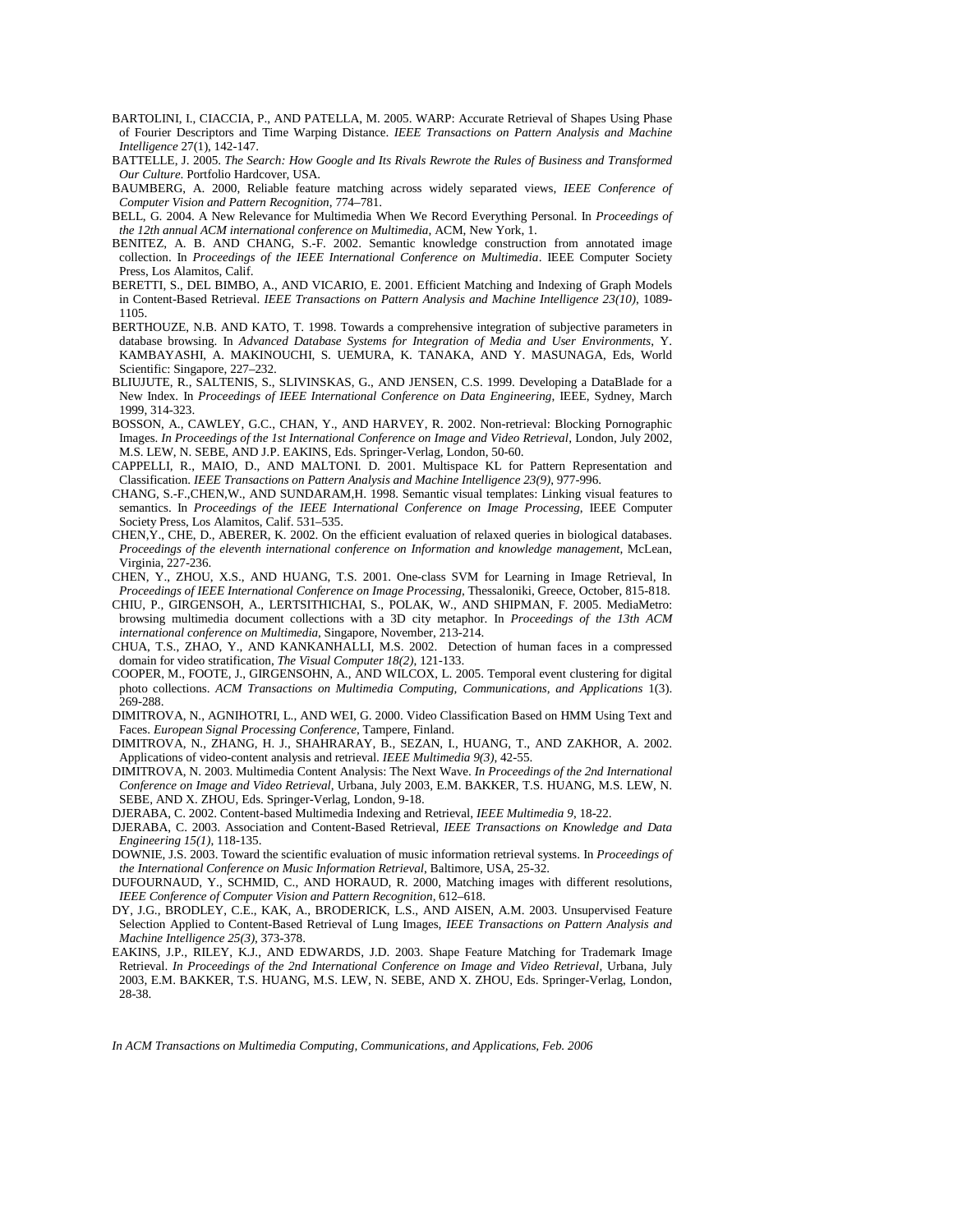EGAS, R., HUIJSMANS, N., LEW, M.S., AND SEBE, N. 1999. Adapting k-d Trees to Visual Retrieval*. In Proceedings of the International Conference on Visual Information Systems*, Amsterdam, June 1999, A. SMEULDERS AND R. JAIN, Eds., 533-540.

EITER, T., AND LIBKIN, L. 2005. *Database Theory*. Springer, London. 2005.

- ELKWAE, E.A. AND KABUKA, M.R., 2000. Efficient content-based indexing of large image databases. *ACM Transactions on Information Systems 18(2)*, 171-210.
- ENSER, P.G.B, AND SANDOM, C.J. 2003. Towards a Comprehensive Survey of the Semantic Gap in Visual Information Retrieval. *In Proceedings of the 2nd International Conference on Image and Video Retrieval*, Urbana, Illinois, USA, July 2003, E. M. BAKKER, T. S. HUANG, M. S. LEW, N. SEBE AND X. ZHOU, Eds. Springer-Verlag, London, 291-299.
- ENSER, P.G.B., SANDOM, C.J. AND LEWIS, P.H. 2005. Automatic annotation of images from the practitioner perspective. *In Proceedings of the 4th International Conference on Image and Video Retrieval*, Singapore, July 2005, W. LEOW, M.S. LEW, T.-S. CHUA, W.-Y. MA, E.M. BAKKER, AND L. CHAISORN, Eds. Springer-Verlag, London, 497-506.
- FAN, J., GAO, Y., AND LUO, H. 2004. Multi-level annotation of natural scenes using dominant image components and semantic concepts. In *Proceedings of the ACM International Conference on Multimedia.* ACM, New York, 540 –547.
- FLICKNER, M. SAWHNEY, H. NIBLACK, W. ASHLEY, J. QIAN HUANG DOM, B. GORKANI, M. HAFNER, J. LEE, D. PETKOVIC, D. STEELE, D. YANKER, P. 1995. Query by image and video content: the QBIC system, *IEEE Computer*, September, 23-32.
- FOOTE, J. 1999. An Overview of Audio Information Retrieval. *ACM Multimedia Systems 7(1)*, 42-51.
- FOOTE, J. 2000. Automatic audio segmentation using a measure of audio novelty. In *Proceedings of the IEEE International Conference on Multimedia and Expo*. IEEE, Computer Society Press, Los Alamitos, CA, 452– 455.
- FORSYTH, D.A., AND FLECK, M.M. 1999. Automatic Detection of Human Nudes, *International Journal of Computer Vision 32(1)*, 63-77.
- FRANKEL, C., SWAIN, M.J., AND ATHITSOS, V. 1996. WebSeer: An Image Search Engine for the World Wide Web. *University of Chicago Technical Report 96-14*, University of Chicago, USA.
- FROHLICH, D., KUCHINSKY, A., PERING, C., DON, A., AND ARISS, S. 2002. Requirements for photoware. In *Proceedings of the ACM Conference on CSCW*. ACM Press, New York, NY, 166–175.
- FUNKHOUSER, T., MIN, P., KAZHDAN, M., CHEN, J., HALDERMAN, A., DOBKIN, D., AND JACOBS, D. 2003. A search engine for 3D models. *ACM Transactions on Graphics 22(1)*, 83-105.
- GEVERS, T. 2001. Color-based Retrieval. In *Principles of Visual Information Retrieval*, M.S. LEW, Ed. Springer-Verlag, London, 11-49.
- GONG, B. SINGH, R. AND JAIN, R. 2004. ResearchExplorer: Gaining Insights through Exploration in Multimedia Scientific Data. *In Proceedings of the 6th International Workshop on Multimedia Information Retrieval,* New York, October 2004, M.S. LEW, N. SEBE, C. DJERABA, Eds. ACM, New York, 7-14.
- GRAHAM, A., GARCIA-MOLINA, H., PAEPCKE, A., AND WINOGRAD, T. 2002. Time as the essence for photo browsing through personal digital libraries. In *Proceedings of the Joint Conference on Digital Libraries*. ACM Press, New York, NY, 326–335.
- GREENSPAN, H., GOLDBERGER, J., AND MAYER, A. 2004. Probabilistic Space-Time Video Modeling via Piecewise GMM. *IEEE Transactions on Pattern Analysis and Machine Intelligence 26(3)*, 384-396.
- GUO, G., ZHANG, H.J., AND LI, S.Z. 2001. Boosting for Content-Based Audio Classification and Retrieval: An Evaluation, In *Proceedings of the IEEE Conference on Multimedia and Expo*, Tokyo, Japan, August.
- HAAS, M., LEW, M.S. AND HUIJSMANS, D.P. 1997. A New Method for Key Frame based Video Content Representation. In *Image Databases and Multimedia Search*, A. SMEULDERS AND R. JAIN, Eds., World Scientific. 191-200.
- HAAS, M., RIJSDAM, J. AND LEW, M. 2004. Relevance feedback: perceptual learning and retrieval in biocomputing, photos, and video, In *Proceedings of the 6th ACM SIGMM international workshop on Multimedia information retrieval*, New York, October, 151-156.
- HANJALIC, A., LAGENDIJK, R.L., AND BIEMOND, J. 1997. A New Method for Key Frame based Video Content Representation. In *Image Databases and Multimedia Search*, A. SMEULDERS AND R. JAIN, Eds., World Scientific. 97-107.
- HANJALIC, A. AND XU, L-Q. 2005. Affective Video Content Representation and Modeling, *IEEE Transactions on Multimedia, 7(1)*:171-180.
- HARALICK, R.M. AND SHAPIRO, L.G. 1993. *Computer and Robot Vision*. Addison-Wesley, New York, USA.
- HARRIS, C. AND STEPHENS, M. 1988, A combined corner and edge detector, *4th Alvey Vision Conference*, 147–151
- HASTINGS, S.K. 1999. Evaluation of Image Retrieval Systems: Role of User Feedback. *Library Trends 48(2)*, 438-452.
- HE, X., MA, W.-Y., KING, O. LI, M., AND ZHANG, H. 2002. Learning and inferring a semantic space from user's relevance feedback for image retrieval. In Proceedings of the ACM Multimedia. ACM, New York, 343–347.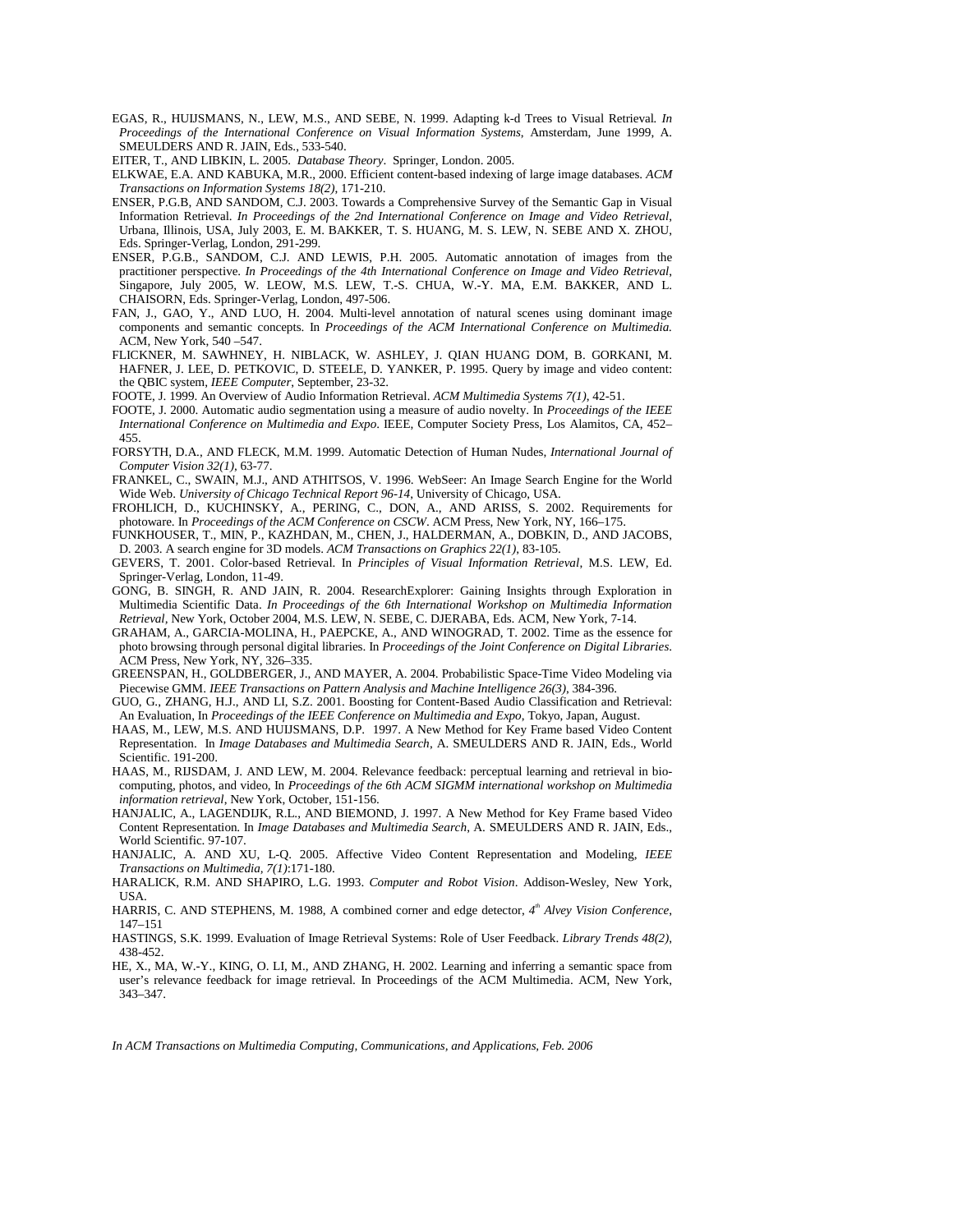- HOWE, N. 2003. A Closer Look at Boosted Image Retrieval. *In Proceedings of the 2nd International Conference on Image and Video Retrieval*, Urbana, July 2003, E.M. BAKKER, T.S. HUANG, M.S. LEW, N. SEBE, AND X. ZHOU, Eds. Springer-Verlag, London, 61-70.
- HUIJSMANS, D.P. AND SEBE, N. 2005. How to Complete Performance Graphs in Content-Based Image Retrieval: Add Generality and Normalize Scope. *IEEE Transactions on Pattern Analysis and Machine Intelligence 27(2)*, 245-251.
- JACOBS, D.W., WEINSHALL, D., AND GDALYAHU, Y. 2000. Classification with Nonmetric Distances: Image Retrieval and Class Representation. *IEEE Transactions on Pattern Analysis and Machine Intelligence 22(6)*, 583-600.
- JAFARI-KHOUZANI, K. AND SOLTANIAN-ZADEH, H. 2005. Radon Transform Orientation Estimation for Rotation Invariant Texture Analysis. *IEEE Transactions on Pattern Analysis and Machine Intelligence 27(6)*, 1004-1008.
- JAIMES A., SEBE N. 2006, Multimodal Human-computer Interaction: A survey, *Computer Vision and Image Understanding,* in press.
- JAIN, R. 2003. A Game Experience in Every Application: Experiential Computing. *Communications of the ACM 46(7)*, 48-54.
- JAIN, R., KIM, P., AND LI, Z. 2003. Experiential Meeting System. In *Proceedings of the 2003 ACM SIGMM Workshop on Experiential Telepresence*, Berkeley, USA, 1-12.
- JOLION, J.M. 2001. Feature Similarity. In *Principles of Visual Information Retrieval*, M.S. LEW, Ed. Springer-Verlag, London, 122-162.
- KRISHNAPURAM, R., MEDASANI, S., JUNG, S.H., CHOI, Y.S., AND BALASUBRAMANIAM, R. 2004. Content-Based Image Retrieval Based on a Fuzzy Approach. *IEEE Transactions on Knowledge and Data Engineering 16(10)*, 1185-1199.
- LEVINE, M. 1985. *Vision in Man and Machine*, Mcgraw Hill, Columbus.
- LEW, M.S. AND HUIJSMANS, N. 1996. Information Theory and Face Detection. In *Proceedings of the International Conference on Pattern Recogntion*, Vienna, Austria, 601-605.
- LEW, M.S. 2000. Next Generation Web Searches for Visual Content. *IEEE Computer*, November, 46-53.
- LEW, M.S. 2001. *Principles of Visual Information Retrieval*. Springer, London, UK.
- LEW, M.S. AND DENTENEER, D. 2001. Fisher Keys for Content Based Retrieval. *Image and Vision Computing 19*, 561-566.
- LI, J. AND WANG, J.Z. 2003. Automatic Linguistic Indexing of Pictures by a Statistical Modeling Approach. *IEEE Transactions on Pattern Analysis and Machine Intelligence 25(9)*, 1075-1088.
- LIENHART, R. 2001. Reliable Transition Detection in Videos: A Survey and Practitioner's Guide. *International Journal of Image and Graphics 1(3)*, 469-486.
- LIM, J.-H., TIAN, Q., AND MULHELM, P. 2003. Home photo content modeling for personalized event-based retrieval. *IEEE Multimedia* 10, 4, 28–37.
- LINDEBERG, T. 1998, Feature detection with automatic scale selection, *International Journal of Computer Vision*, *30(2)*:79–116
- LINDEBERG, T. AND GARDING, J. 1997, Shape-adapted smoothing in estimation of the 3D shape cues from affine deformations of local 2D brightness structure, *Image and Vision Computing, 15(6)*:415–434,1997
- LIU, B., GUPTA, A., AND JAIN, R. 2005. MedSMan: A Streaming Data Management System over Live Multimedia, *ACM Multimedia,* 171-180.
- LIU, H., XIE, X., TANG, X., LI, Z.W., MA, W.Y. 2004. Effective browsing of web image search results. In *Proceedings of the 6th ACM SIGMM International Workshop on Multimedia Information Retrieval*, ACM, New York, 84-90.
- LIU, X., SRIVASTAVA, A., AND SUN, D. 2003. Learning Optimal Representations for Image Retrieval Applications. *In Proceedings of the 3rd International Conference on Image and Video Retrieval*, Urbana, July 2003, E.M. BAKKER, T.S. HUANG, M.S. LEW, N. SEBE, AND X. ZHOU, Eds. Springer-Verlag, London, 50-60.
- LOWE, D. 2004, Distinctive image features from scale-invariant keypoints, *International Journal of Computer Vision, 60(2)*, 91–110.
- MARKKULA, M. AND SORMUNEN, E. 2000. End-user Searching Challenges Indexing Practices in the Digital Newspaper Photo Archive. *Information Retrieval 1(4)*, 259-285.
- MIKOLAJCZYK K. AND SCHMID, C. 2004, Scale and affine invariant interest point detectors *International Journal of Computer Vision, 60(1)*, 63–86.
- MONGY, S., BOUALI, F., AND DJERABA C., 2005. "Analyzing user's behavior on a video database", *In Proceedings of ACM MDM/KDD Workshop on Multimedia Data Mining*. Chicago, IL, USA.
- MULLER, H., MULLER, W., MARCHAND-MAILLET, S., PUN, T., AND SQUIRE, D. 2000. Strategies for Positive and Negative Relevance Feedback in Image Retrieval. In *Proceedings of 15th International Conference on Pattern Recognition*, Barcelona, Spain, September, 1043-1046.
- MULLER, H., MARCHAND-MAILLET, S., AND PUN, T. 2002. The Truth about Corel Evaluation in Image Retrieval. *In Proceedings of the 1st International Conference on Image and Video Retrieval*, London, July 2002, M.S. LEW, N. SEBE, AND J.P. EAKINS, Eds. Springer-Verlag, London, 38-49.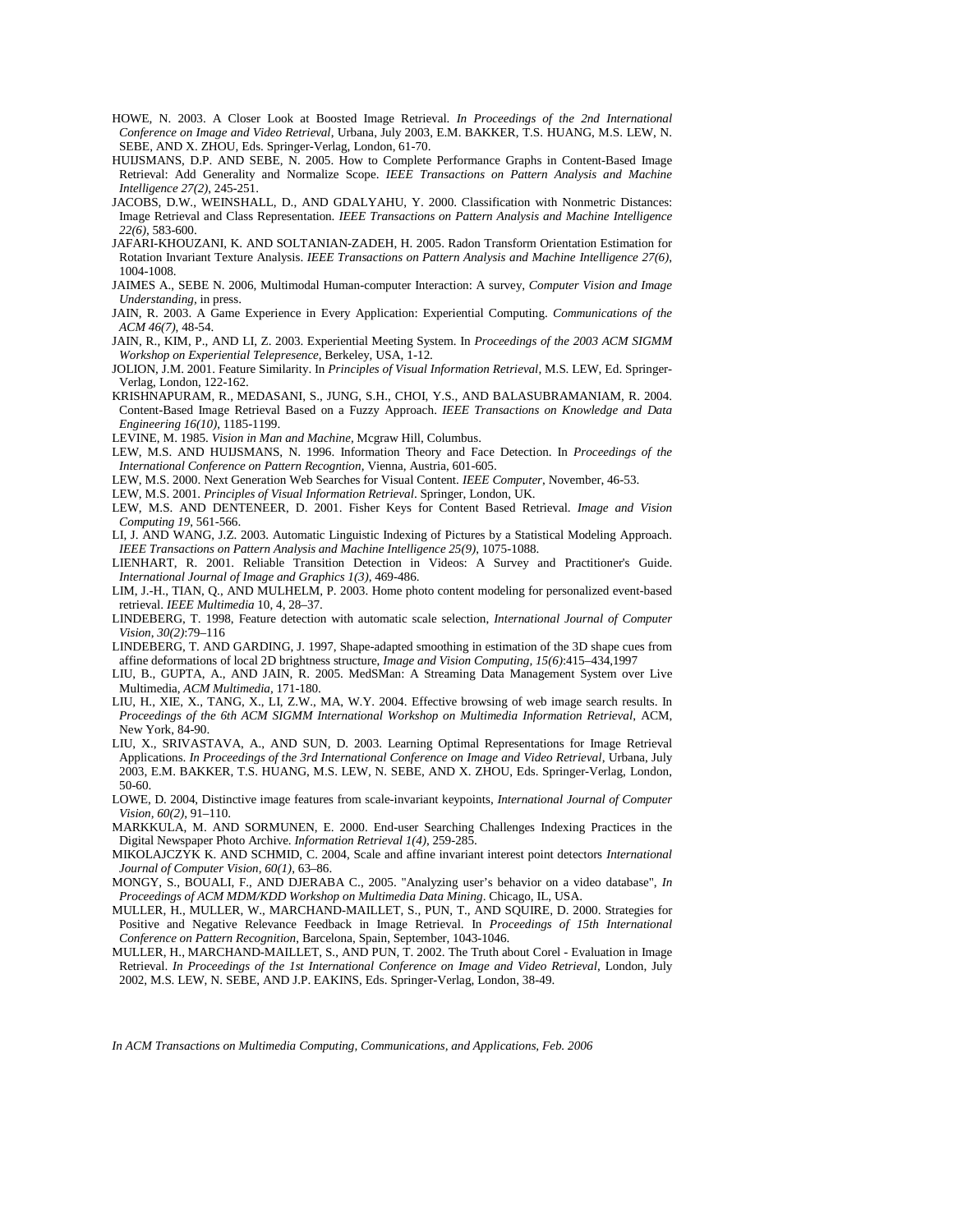- MÜLLER, W. AND HENRICH, A. 2003. Fast retrieval of high-dimensional feature vectors in P2P networks using compact peer data summaries. In *Proceedings of the 5th ACM SIGMM international workshop on Multimedia information retrieval*, Berkeley, USA, 79-86.
- OJALA, T., PIETIKAINEN, M., AND HARWOOD, D. 1996. Comparative study of texture measures with classification based on feature distributions, *Pattern Recognition 29(1)*, 51-59.
- PEREIRA, F. AND KOENEN, R. 2001. MPEG-7: A Standard for Multimedia Content Description. International Journal of Image and Graphics 1(3), 527-546.
- PICARD, R.W. 2000. *Affective Computing*, MIT Press, Cambridge, USA.
- PICKERING, M.J. AND RÜGER, S. 2003. Evaluation of key-frame based retrieval techniques for video. *Computer Vision and Image Understanding 92(2)*, 217-235.
- RAUTIAINEN, M., SEPPANEN, T., PENTTILA, J., AND PELTOLA, J. 2003. Detecting Semantic Concepts from Video Using Temporal Gradients and Audio Classification. *In Proceedings of the 3rd International Conference on Image and Video Retrieval*, Urbana, July 2003, E.M. BAKKER, T.S. HUANG, M.S. LEW, N. SEBE, AND X. ZHOU, Eds. Springer-Verlag, London, 260-270.
- ROCCHIO, 1971. Relevance Feedback in Information Retrieval. In *The Smart Retrieval System: Experiments in Automatic Document Processing*, G. Salton, Ed. Prentice Hall, Englewoods Cliffs.
- RODDEN, K., BASALAJ, W., SINCLAIR, D., AND WOOD, K. 2001. Does organisation by similarity assist image browsing?, In *Proceedings of the SIGCHI conference on Human factors in computing systems,* March 2001, Seattle. 190-197.
- RODDEN, K. AND WOOD, K. 2003. How do people manage their digital photographs? In *Proceedings of the ACM Conference on Human Factors in Computing Systems*. ACM Press, New York, NY, 409–416.
- ROWE, L.A. AND JAIN, R. 2005. ACM SIGMM retreat report on future directions in multimedia research. *ACM Transactions on Multimedia Computing, Communications, and Application 1(1),* 3-13.
- ROWLEY, H., BALUJA, S., AND KANADE, K. 1996. Human Face Detection in Visual Scenes. *Advances in Neural Information Processing Systems 8 (Proceedings of NIPS)*, Denver, USA, November, 875-881.
- RUBIN, R. 2004. *Foundations of Library and Information Science*. Neal-Schuman Publishers, New York.
- RUI, Y. AND HUANG, T.S. 2001. Relevance Feedback Techniques in Image Retrieval. In *Principles of Visual Information Retrieval*, M.S. LEW, Ed. Springer-Verlag, London, 219-258.
- SALWAY, A. AND GRAHAM, M. 2003. Extracting Information about Emotions in Films. In *Proceedings of the ACM International Conference on Multimedia*, Berkeley, USA, November, 299-302.
- SCHMID, C., MOHR, R., BAUCKAGE, C. 2000, Evaluation of interest point detectors, *International Journal of Computer Vision, 37(2)*, 151–172
- SCHNEIDERMAN, H. AND KANADE, T. 2004. Object Detection Using the Statistics of Parts, *International Journal of Computer Vision* 56(3), 151-177.
- SCLAROFF, S., LA CASCIA, M., SETHI, S., AND TAYCHER, L. 2001. Mix and Match Features in the ImageRover Search Engine. In *Principles of Visual Information Retrieval*, M.S. LEW, Ed. Springer-Verlag, London, 259-277.
- SCOTT, G.J. AND SHYU, C.R. 2003. EBS k-d Tree: An Entropy Balanced Statistical k-d Tree for Image Databases with Ground-Truth Labels. *In Proceedings of the 2nd International Conference on Image and Video Retrieval*, Urbana, July 2003, E.M. BAKKER, T.S. HUANG, M.S. LEW, N. SEBE, AND X. ZHOU, Eds. Springer-Verlag, London, 467-476.
- SEBASTIAN, T.B., KLEIN, P.N., AND KIMIA, B.B. 2004. Recognition of Shapes by Editing Their Shock Graphs. *IEEE Transactions on Pattern Analysis and Machine Intelligence 26(5)*, 550-571.
- SEBE, N., LEW, M.S., AND HUIJSMANS, D.P. 2000. Toward Improved Ranking Metrics. *IEEE Transactions on Pattern Analysis and Machine Intelligence 22(10)*, 1132-1143.
- SEBE, N., AND LEW, M.S. 2001. Color Based Retrieval, *Pattern Recognition Letters 22(2)*, 223-230.
- SEBE, N., AND LEW, M.S. 2002. Robust Shape Matching. *In Proceedings of the 1st International Conference on Image and Video Retrieval*, London, July 2002, M.S. LEW, N. SEBE, AND J.P. EAKINS, Eds. Springer-Verlag, London, 17-28.
- SEBE, N., COHEN, I., GARG, A., LEW, M.S., AND HUANG, T.S. 2002. Emotion recognition using a Cauchy naive Bayes classifier. In *Proceedings of International Conference on Pattern Recognition*, Quebec, August, 17-20.
- SEBE, N., TIAN, Q., LOUPIAS, E., LEW, M.S., AND HUANG, T.S. 2003. Evaluation of Salient Point Techniques. *Image and Vision Computing 21(13-14),* 1087-1095.
- SEBE, N., LEW, M.S., ZHOU, X., AND HUANG, T.S. 2003. The State of the Art in Image and Video Retrieval. *In Proceedings of the 2nd International Conference on Image and Video Retrieval*, Urbana, July 2003, E.M. BAKKER, T.S. HUANG, M.S. LEW, N. SEBE, AND X. ZHOU, Eds. Springer-Verlag, London.
- SHAO, H., SVOBODA, T., TUYTELAARS, T., AND VAN GOOL, L. 2003. HPAT Indexing for Fast Object/Scene Recognition Based on Local Appearance. *In Proceedings of the 2nd International Conference on Image and Video Retrieval*, Urbana, July 2003, E.M. BAKKER, T.S. HUANG, M.S. LEW, N. SEBE, AND X. ZHOU, Eds. Springer-Verlag, London, 71-80.
- SHEN, H. T., OOI, B. C., AND TAN, K. L. 2000. Giving meanings to www images. In *Proceedings of ACM Multimedia*, ACM, New York, 39–48.